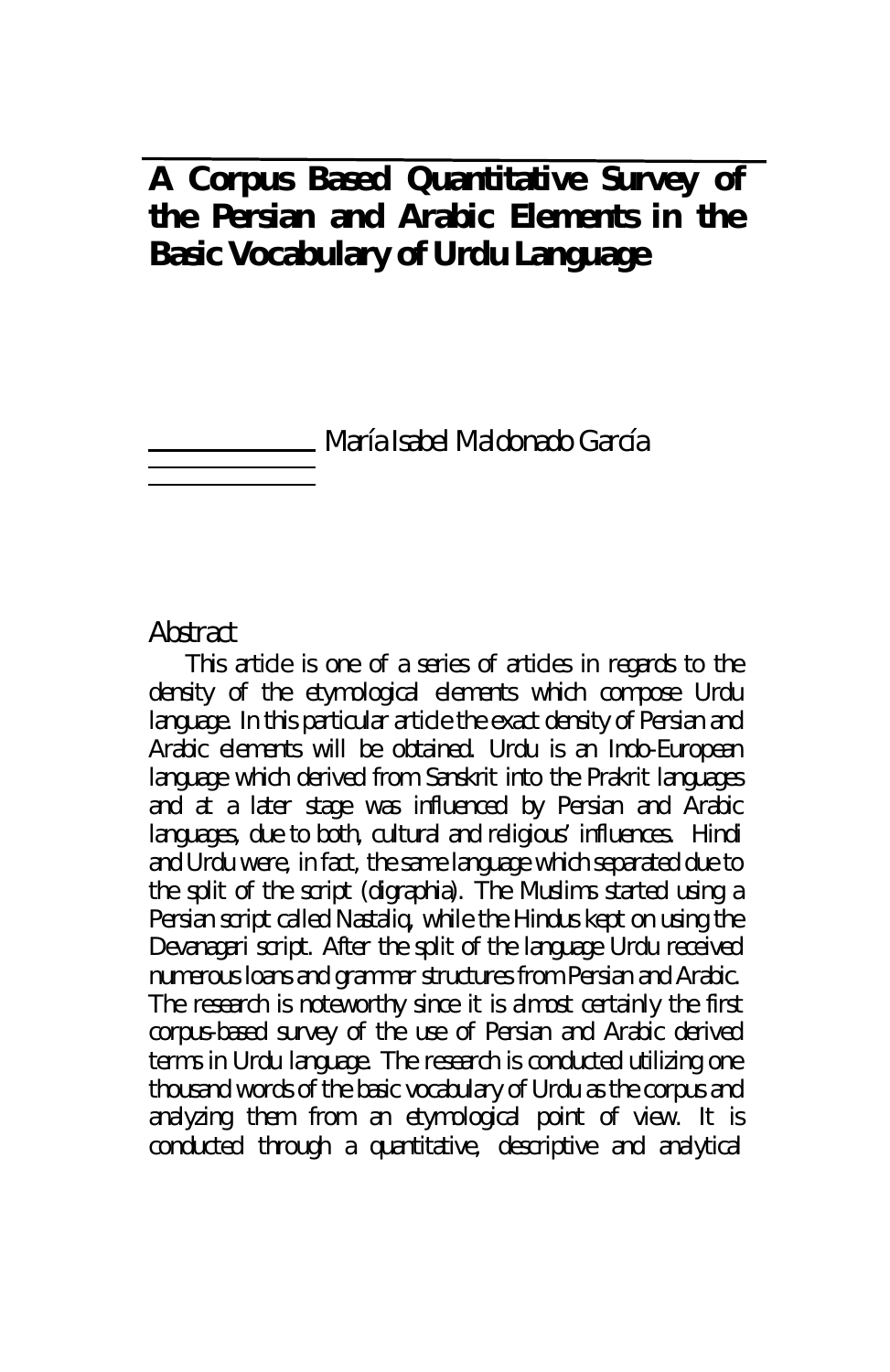methodology, which will reveal the precise percentage of Persian and Arabic vocabulary present in Urdu language.

#### Historical Context

The history of Urdu language is without any doubt very peculiar and different from that of other languages. Many sociocultural issues can change the demographics of a language as well as its inherent characteristics. The large majority of linguists agree that Urdu language derived from Sanskrit<sup>1</sup> into the languages known as the Prakrits. One of those languages was Khari Boli, a language spoken in the north of India from where Hindvi and consequently, Urdu and Hindi languages derived. $2^2$ 

In this sense, Urdu and Hindi have suffered a process of evolution as well as reforms until its modern and present state.<sup>3</sup> The reforms of Urdu language include but are not limited, in a chronological order, to extensive lexical and grammar borrowing from Persian language during the pre-Islamic period, extensive borrowing from Arabic with the advent of Islam from 712 A.D., at the same time that the Persian influence continued. These were mainly due to politico-religious reasons which initiated the split of Urdu and Hindi, although literary movements generated an enormous modifying influence. Other types of influence were of an artificial nature (not due to a natural evolutionary progression of the language), for example those which occurred during the time of the Mughals<sup>4</sup> when the purging of the Sanskrit elements from the language occurred, substituting them with elements from Persian and Arabic, the Iranian imagery and metaphors replaced the Indian, and words of local dialects were also replaced with Persian and Arabic elements.<sup>5</sup>

Extensive types of reforms took place during the pre-Muslim period, the Muslim rule, the British period, the pre-partition period as well as the post partition period. All of them seem to be equally important if considered through the light of linguistic development and an evolutionary point of view. Nevertheless, the event which really marked the difference between Urdu and Hindi languages was the split of the script.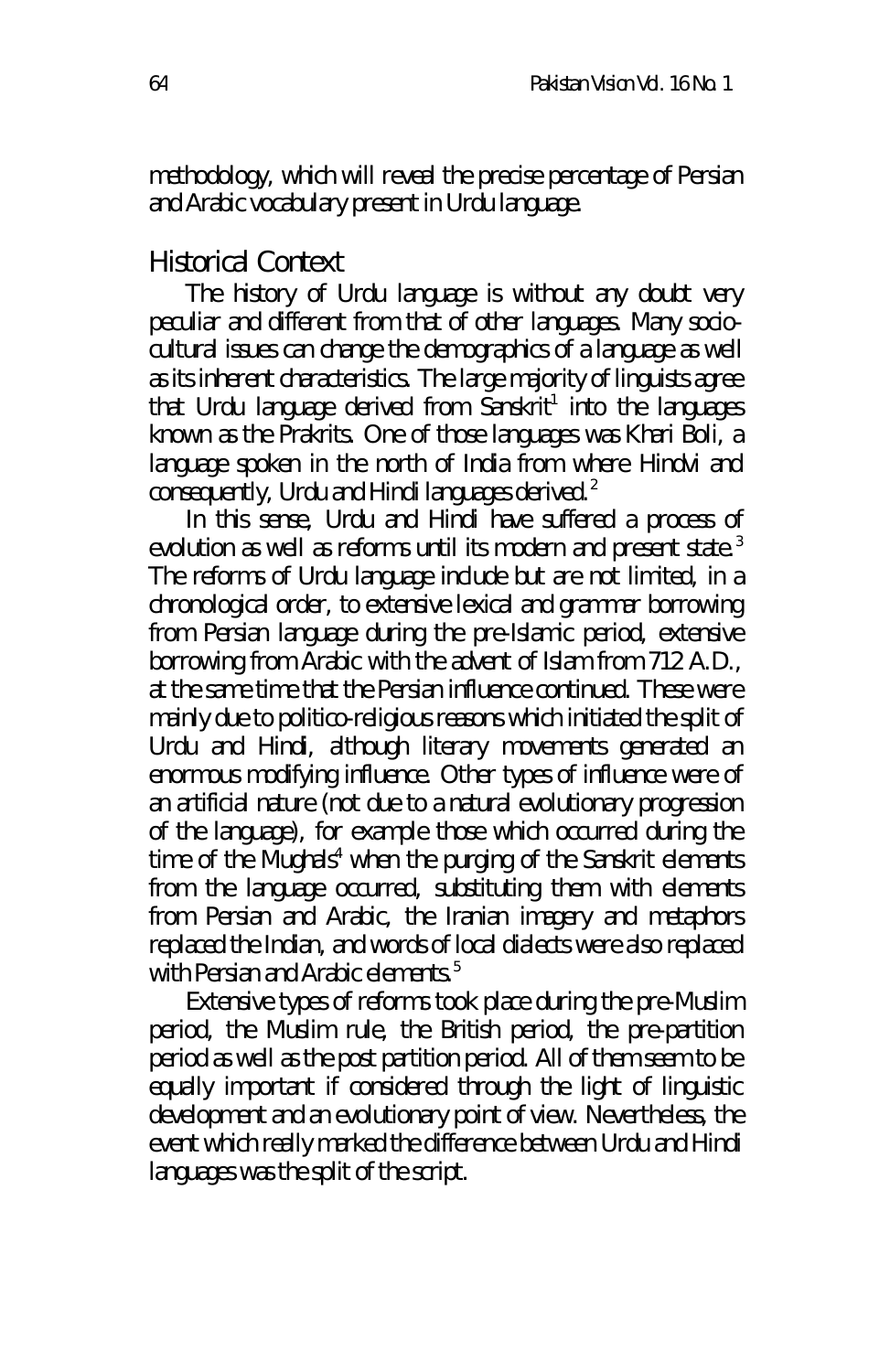### The Script

Urdu and Hindi languages were in fact one and the same. The difference between them has its origin in socio-linguistics and cultural factors related to a digraphia phenomenon by which Urdu language is written using the Nastaliq script and Hindi language is written using Devanagari script. King bifurcates the languages on the basis of the script:

Digraphia is regularly an outer and visible sign of ethnic or religious hatred. Script tolerance, alas, is no more common than tolerance itself. In this too Hindi-Urdu is lamentably all too typical. People have died in India for the Devanagari script of Hindi or the Perso-Arabic script of Urdu. It is rare, except for scholars, for Hindi speakers to learn to read Urdu script or for Urdu speakers to learn to read Devanagari.<sup>6</sup>

This extreme case of digraphia is significant in the case of Urdu for several reasons. In India two scripts were mainly utilized, the Kharoshthi script, possibly derived from Aramaic, $<sup>7</sup>$ </sup> although most of the scripts utilized in India seem have derived from the Brahmi script.<sup>8</sup> During the Persian rule, Kharoshti was mainly utilized.

At the present time Hindi utilizes the Devanagari script (from Brahmi), written from left to right, connecting words and letters by an overhead horizontal line. However, Urdu employs the Nastaliq script which was created approximately around the 1400's<sup>9</sup> utilizing the *Nashk* (or *Nashki*) of Arabic and the outdated Persian *tal'iq.* Its conceiver seems to have been the renowned calligrapher Mir Ali Tabrizi<sup>10</sup> (1360-1420). This seems to be the turning point for the appearance of the two languages as individual entities. Nevertheless, the language had received extensive influence from Persian and Arabic languages even before that.

The visual differences between the scripts that are nowadays utilized for both languages are noteworthy. They can be observed underneath: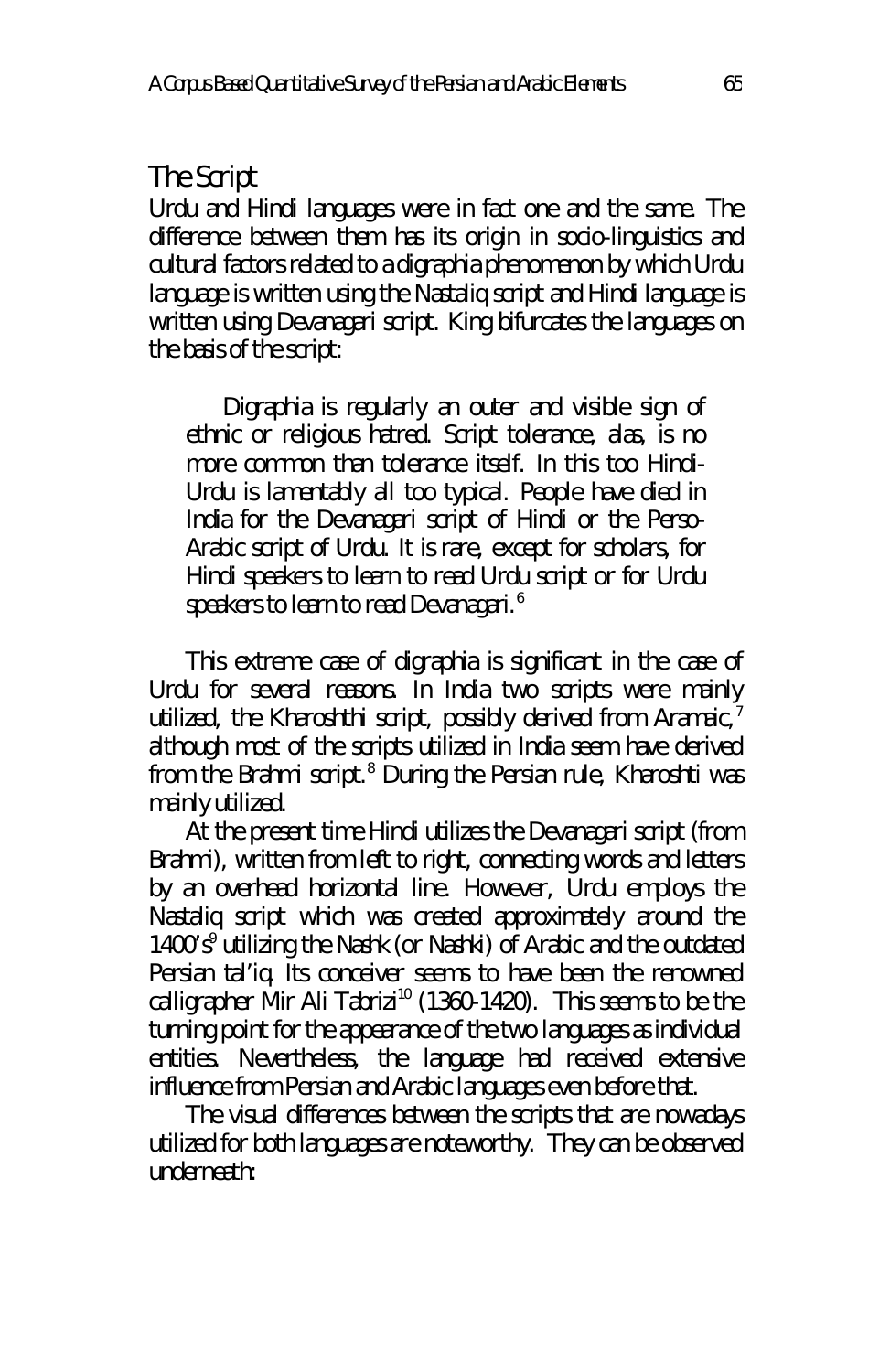| Devanagari script: | एक छोटी सी मेज                   |
|--------------------|----------------------------------|
| Nastaliq script:   | ایک چھوٹ <i>ی</i> س <i>ی</i> میز |

In this sense, it is important to note that an Arabic script does not suit Urdu or any Indo-European language, since Arabic is a Semitic languge which does not need vowels to be read and Indo-European languages are highly dependent on a vowel system. Nevertheless, in the past, cases have been observed where a language would utilize a script which belongs to a language of a different family altogether, such is the case of Turkish language,  $11$ which, due to a political language reform by the ruler of the time Ataturk, utilizes a Latin script effectively, although it does not belong to the Indo-European family of languages. After the split of the script Urdu continued receiving loanwords from Arabic, Persian and to a minor extent Punjabi and Turkish, while Hindi, continued borrowing important terminology from Sanskrit language.

India's linguistic history spans more than three thousand years. Historically, Sanskrit had developed into the Prakrit languages such as Marathi, Gujarati, Oriya, Bengali and Khari Boli, a branch of Western Hindi and Hindvi from which Urdu as well as Hindi had developed.<sup>12</sup> Prakrit was later replaced by some of the dialects as early as the  $11<sup>th</sup>$  century.<sup>13</sup>

It is a popular belief, supported by some scholars and philologists that Urdu is a mixture of languages such as Persian, Arabic and Turkish. It must be clarified that languages are alive and in continuous development. In this sense, as stated before Sanskrit developed into the Prakrits, which in turn developed into other dialects resulting in Urdu and Hindi. It was not a sudden and unnatural mixture of languages which came into being due to the presence in the area of the Persian, Turks and Arabs. Rather, the existing language received external linguistic influences due to the socio-cultural events occurring in the area at a particular point in time.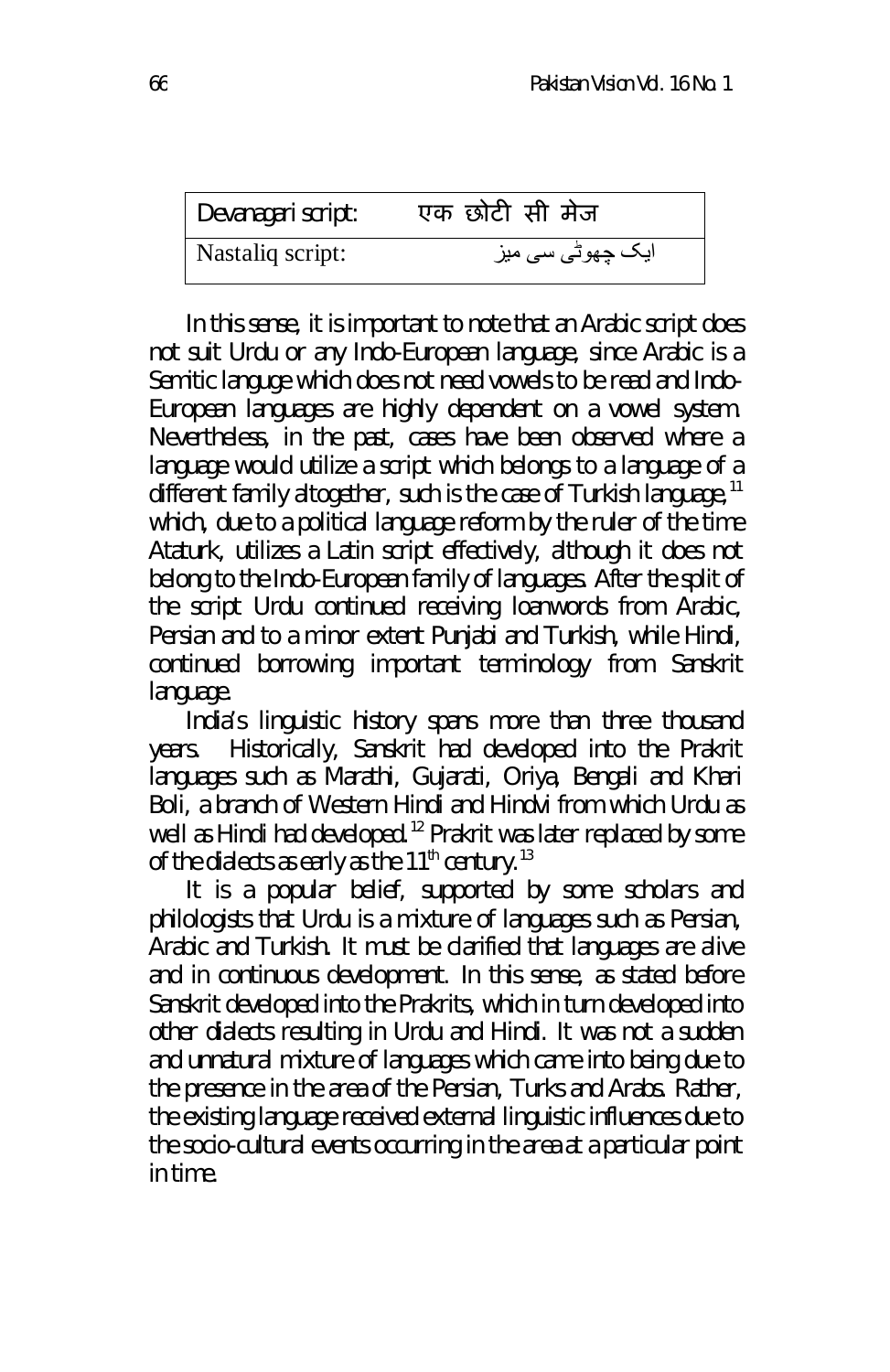## Influence From Arabic and Persian in Urdu Language

Urdu (and Hindi) as well as Persian are Indo-European Language as the following figure depicts:





*Source*: Comparación del Léxico Básico del Español, el Inglés y el Urdu.<sup>14</sup>

In this sense they are related by a genetic linguistic link and belong to the same family of languages and different branches. Persian is an Indo-European language from the Iranian family of languages. It derives from Proto-Iranian language and it has undergone three stages or main periods, also called Old Persian, Middle Persian and New or Modern Persian. At every stage it utilized a different script. During the Old Persian period from circa 525-300 B.C. the script was a cuneiform script. In the Middle Persian period circa 300 B.C. -800 A.D. three scripts were utilized, they were the Pahlavi, Manichaean and the Avestan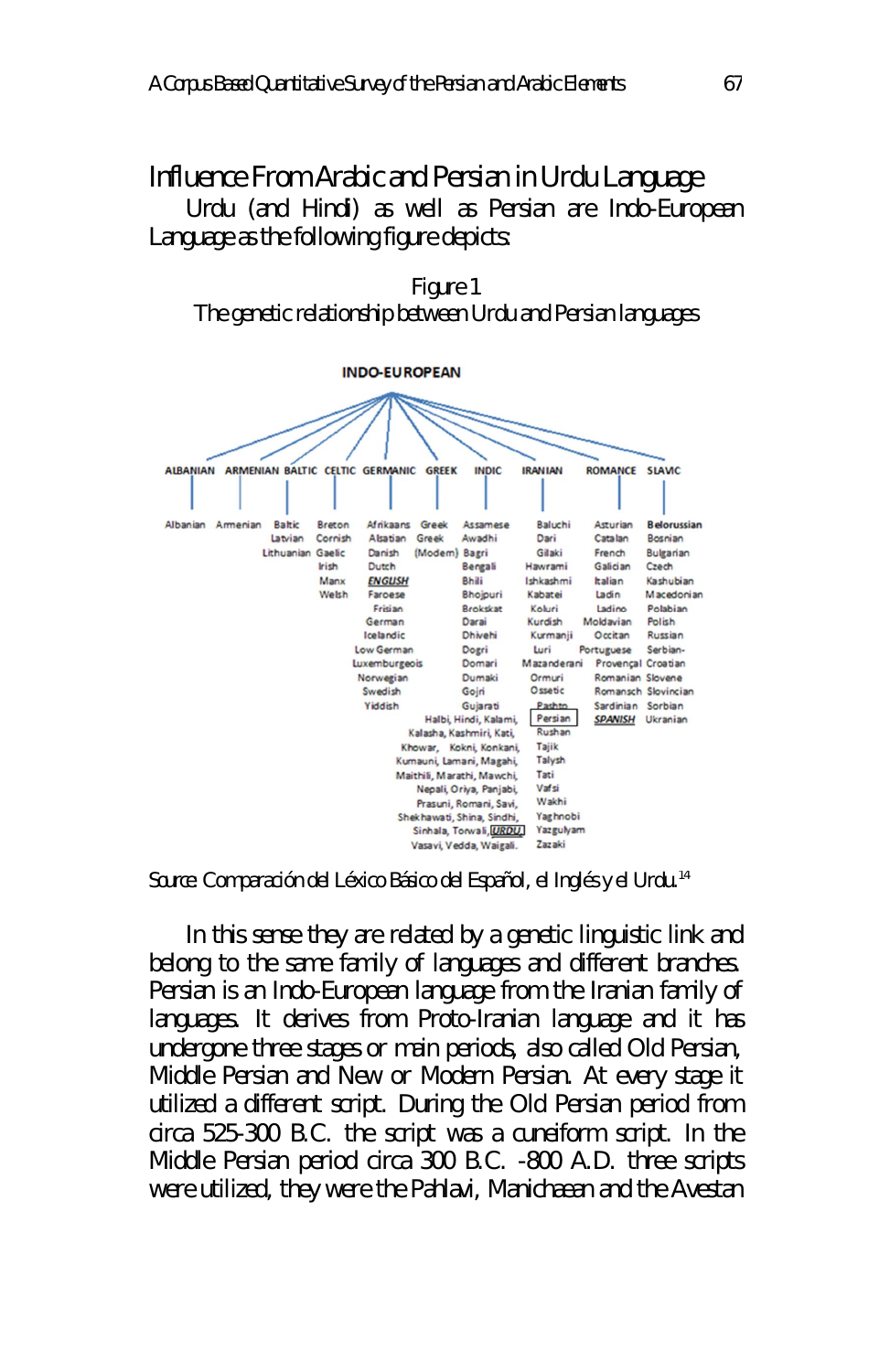script. During the Modern Persian period from 800 A.D. onwards Persian language utilized a Perso-Arabic script. Old Persian and Avestan are the oldest of the Iranian languages. Old Persian was the language of the people of the Achaemenid period.<sup>15</sup> The language seems to have arrived to the Subcontinent with the Sassanian Aryan invasion, being the first of the Sassanids, Ardashir I (circa 230-250) the grandson of Sasan. The Sasanian period (circa 240-621) utilized Middle Persian language or Pahlavi. Persian dynasties kept their rule on certain areas of India, century after century which propagated the use of Persian language during the pre-Islamic period. In fact, the Persian culture has had a profound  $\frac{1}{2}$  cultural impact on the Subcontinent<sup>16</sup> and it seems to have been the language of the court.<sup>17</sup> During this time Persian language kept on influencing the ancestors of Urdu language. Learning centers were established like the Nestorian learning center of Jundhishpur wherein translations of the Greek archaic works as well as works of other nations including Indian were being translated.<sup>18</sup> By the 6 th century and under Khosro I (circa 531-579) medical books were collected from India and translated from Sanskrit to Pahlavi, as well as the translations of other works of science were taking place from Greek into Persian.<sup>19</sup>

Arabic language in India was in fact, purely a foreign influence since it is not an Indo-European language and as such, not related to Urdu, neither Persian. Its Semitic nature was absolutely extraneous to Urdu. The following figure illustrates the Afro-Asiatic family of languages to which Semitic languages belong: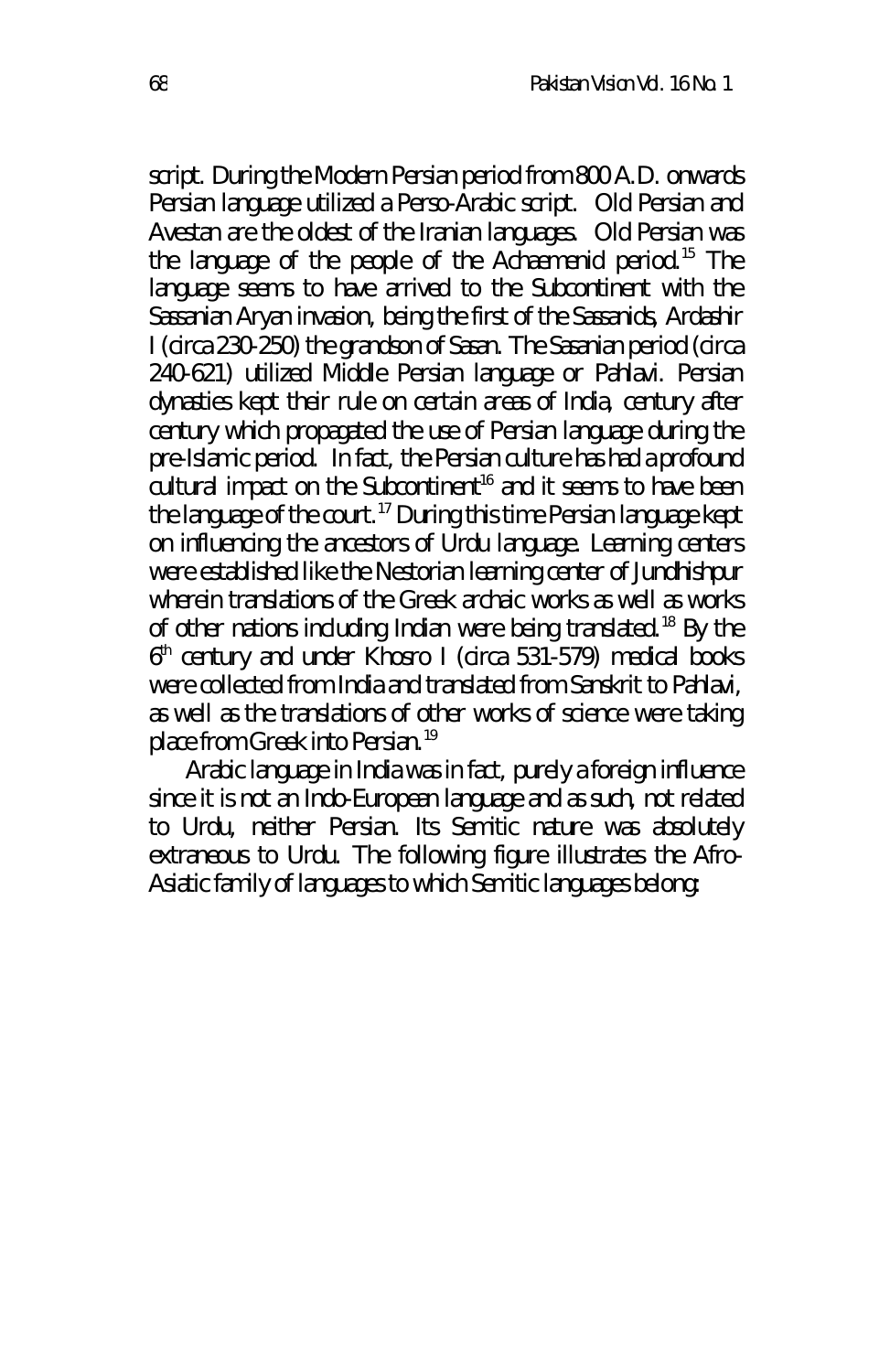



*Source*: Information for the figure taken from Ethnologue and The World Atlas of Language Structures<sup>20</sup>

The beginning of the Arabic influence in Urdu language is very clear as it was marked by the arrival of the Muslims in the Subcontinent in 712 A.D. Arab traders had started their travels to India during this time which in turn produced Turko-Afghans invasions by the  $10<sup>th</sup>$  century and by the  $13<sup>th</sup>$  century the north of India almost in its majority was under Muslim rule.<sup>21</sup>

Tariq Rahman calls the process of Arabization of Urdu language "Muslimization of Urdu. $n^{22}$  The expression actually fits the situation of the time to perfection as Iran had already become a Muslim state and Islam had been spreading in India. Important reformers of the time were Amir Khan (Mughal King Muhammad Shah's minister), Amir Khusrau (1253-1325), Sirajuddin Ali Khan Arzu (1687-1756), Jān-e Janāñ (1701–1780), Mīr Dard, MirzāMuḥammad Rafīʿ Sauda (1706–1781), Insha Ullah Khan Insha (1752/6-1817/8). In any case, an important factor in the new orientation towards Persian and Arabic was the Muslim reality itself which obliged to utilize terms not present in the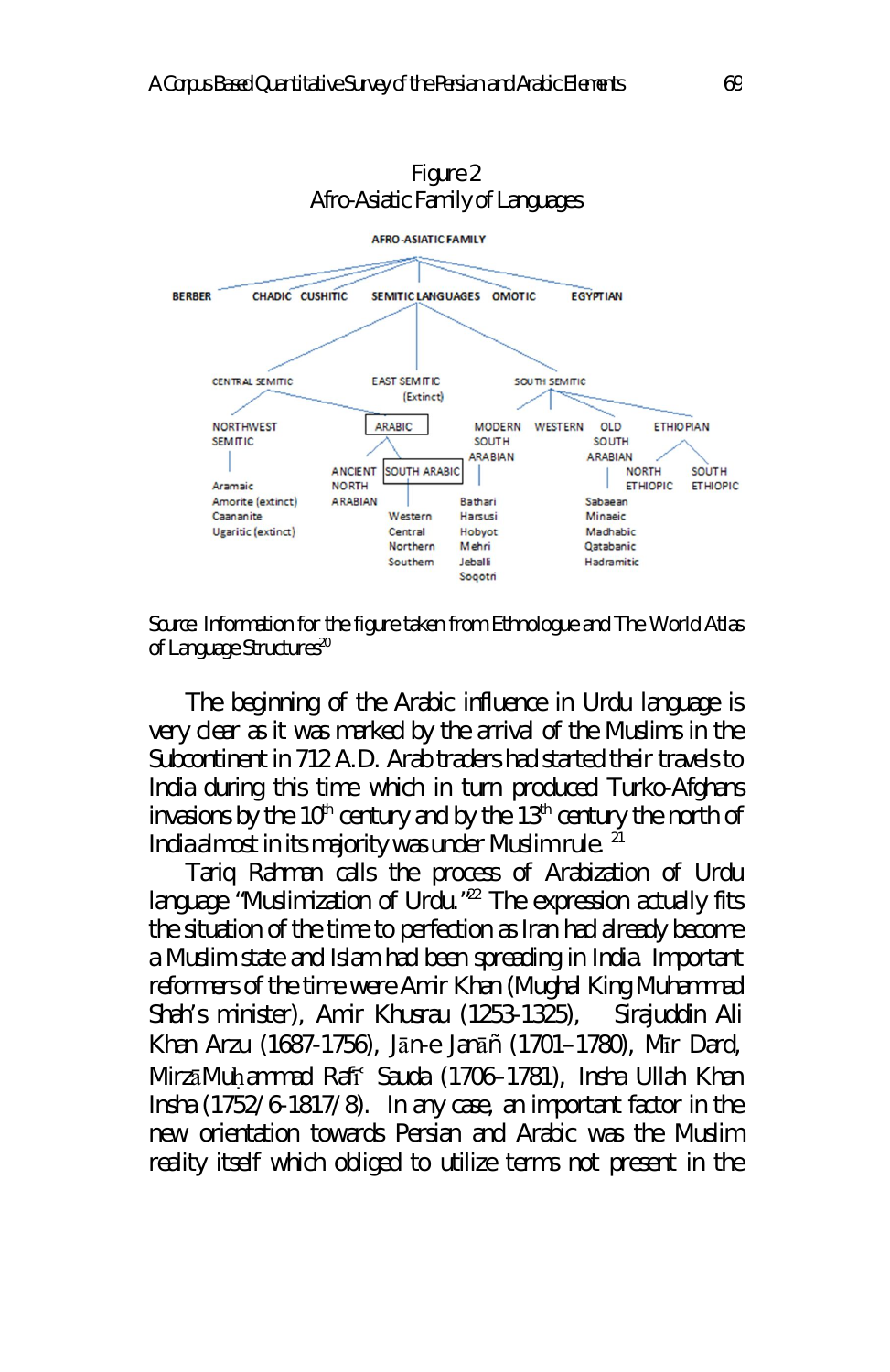language, thus facilitating the borrowing in this sense, especially from Arabic.

However, measuring the individual exact impact of Persian and Arabic is a grueling enterprise and perhaps an impossible task. Nonetheless, Persian language seemingly has influenced Urdu longer and more intensely. This is due mainly to the fact that Persian language exercised a longer period of influence since it had a presential advantage over Arabic in India of approximately five hundred years; circa 240 to 1834/1837 when the British government discontinued the use of Persian language<sup>23</sup> and Urdu substituted it (with all the Persian influence already immersed in the language which provided an environment of continuity). Also due to the fact that Persian had been the language of the administration, courts and imperial rule, in fact, a language utilized for the purpose of communication and literature, not just of Islamic reality. Furthermore, Urdu maintained some of the grammar structures, lexicon as well as the script of Persian. On the other hand, Arabic is the language of the religious scriptures of Muslims Muslims on both sides of the border learn to read it from childhood. It was the source of extensive lexicon borrowing directed towards favoring an Islamic environment and creating an identity of the Muslims in India and Pakistan.

### Measuring the Persian and Arabic Lexical Density in the Basic Vocabulary of Urdu Language

The objective of this paper is in fact, to measure the lexical density still remaining in the basic vocabulary of Urdu language which belongs to the Persian and Arab legacy. For this purpose the Persian and Arabic elements in the basic vocabulary of Urdu language will be identified, as well as measured. Then the basic vocabulary of Urdu language will be analized from an etymological point of view, in this way revealing the exact percentage of Persian and Arabic vocabulary present in Urdu's basic vocabulary.

Thus the basic vocabulary of Urdu Language is as follows: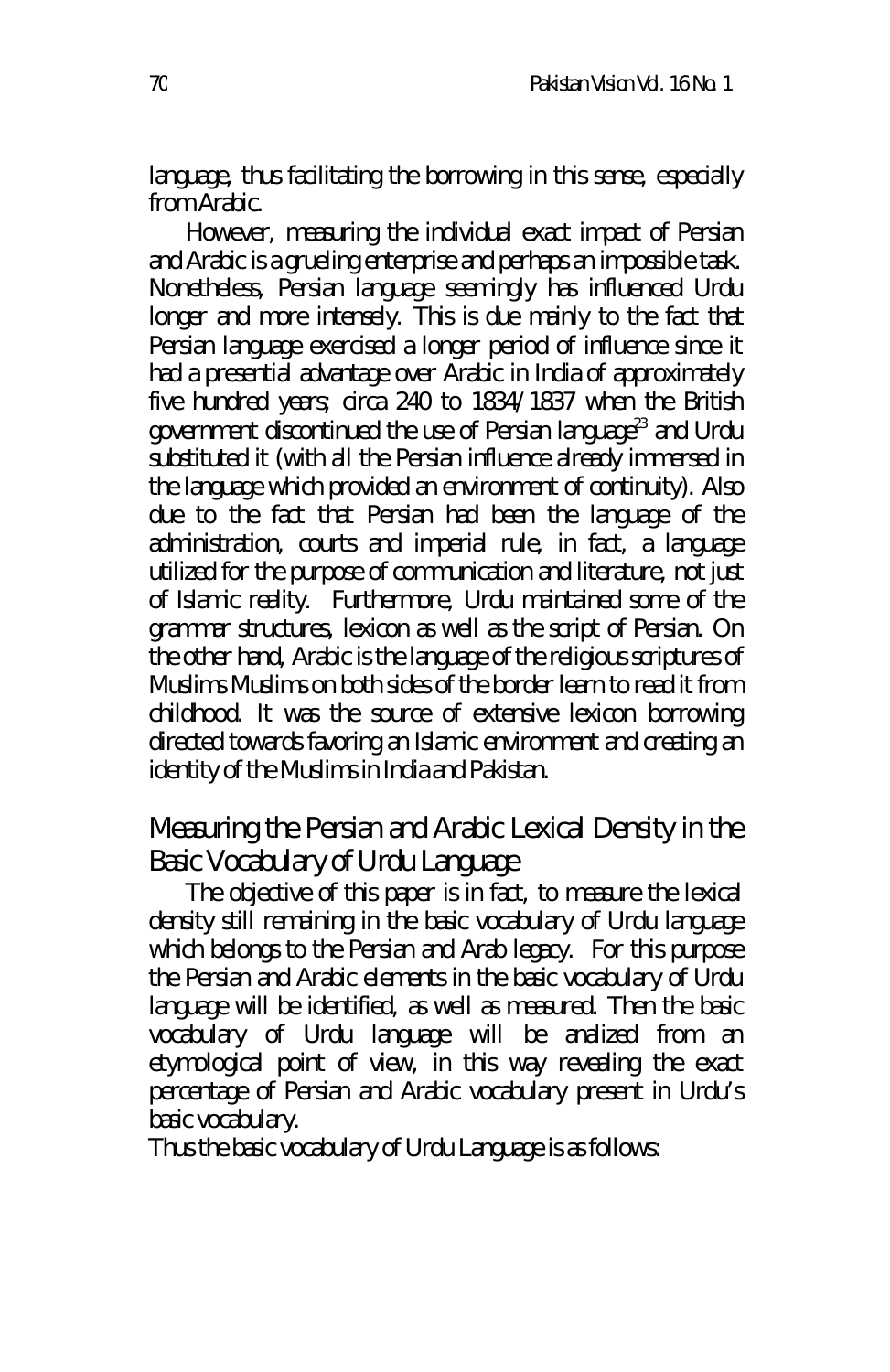, صحیح , سرگرمی , سرگرم ,عمل , پار , ختم , اوپر , بارےمیں , ایک اکیلے , تمام , ہوا , پہلے , عمر , پھر , بعد , ڈر , مناسب ,شامل , اپنانا , جواب , دوسرے , غصہ ,ایک , شمار , ہوں , ہمیشہ , پہلےہی , ساتھ , , منظور , سیب , ظاہر , کسیبھیوقت , کچھبھی , کسی , کوئی , چیونٹی , میں , پوچھنا , جیسا , آرٹ , پہنچ , گرد , فوج , بازو , عِلاقَہ , ہیں بینک , گیند , بستہ , برا , کمر , بنیاد , بےبی , دور , خزاں , خالہ , حملہ , بستر , شراب , خوبصورت , برداشت , دانہ , ہونا , غسل , ٹوکری , , بہترین , علاوہ , نیچے , گھنٹی ,شروع , پہلے , برتاؤ , سونےکاکمرا , سیاہ , کاٹ ,تھوڑا ,سالگرہ , پیدائش , پرندہ , بڑا , درمیان , بہتر , ہڈی , ابال , جسم , کشتی , بورڈ , نیلا , پھونکنا , خون , بلاک , خونبہنا , لڑکا , ڈبہ , کٹورا , نچلا , بوتل , دونوں , قرض , پیدا , سرحد , کتاب , بھائی ,لانا , روشن , پل ,سانس , ناشتہ , ٹوٹنا , روٹی , بہادر , شاخ , خریدنا , لیکن , مصروف , بس , کاروبار , جلا , تعمیر , برش , بھورا ,احتیاط , دیکھبھال , کار , ٹوپی , مومبتی , کرسکتا , بلانا , کیک ,نے , کرسی , بعض , صدی , مرکزی , بلی , کیس , اٹھانا , گاجر , لاپروا , انتخاب , چاکلیٹ , بچہ , چکن , پنیر , سستا , پیچھا , تبدیل , موقع , چڑھنا , واضح , صاف , چالاک , جماعت , شہر , دائرہ , انتخابکرنا , سردی , سکہ , کوٹ , کافی , بند , ابرآلود , بادل ,کپڑوں , کپڑا , گھڑی , کمپیوٹر , مکمل , آنا , موازنہ , عام , آرامدہ , کنگھی , رنگ , جمع ,لاگت , درست , کونا ,مکئ , تانبہ , ٹھنڈا , پکانا , کنٹرول , جاری , شرط , الماری , کپ , رونا , پار , تباہی , ڈھانکنا , راستہ , ملک , شمار , شامل , گہرا , کم , فیصلہ , مردہ , دن , بیٹی , اندھیرا , خطرناک , رقص , کاٹنا , سمت , ڈنر , مشکل, مختلف , مرنا , ترقی , تباہ , ڈیسک , انحصار , ہرن , کھینچنا , نیچے , دگنا , نقطہ , دروازہ , کتا , کرنا , ڈش , دریافت , میلا کان , ہر , فرض , مٹی , بطخ , خشک , قطرہ , چلانا , پینا , کپڑے , خواب , آٹھ , انڈہ , اثر , تعلیم , کھانا , آسان , مشرق , زمین ,کمانا , ابتدائی , , بہت , لطفاندوز , دشمن , آخر , خالی , اور , ہاتھی , بجلی , کوئیبھی قطعی , سب , ہر , ہمیشہ , واقعہ, شام , بھی ,فرار , داخلہ , برابر , داخلہونا , مہنگی , توقع , ورزش , پرجوش , سوائے , مثال , امتحان , سب , مشہور, خاندان ,گرنا ,جعلی , ناکام ,حقیقت ,چہرہ ,آنکھ, انتہائی , وضاحت ,مؤنث ,محسوس ,کھلانا ,خوف ,غلطی ,تیز ,والد ,چربی , فارم , دور , ,پہلے ,آگ ,ختم ,انگلی , ٹھیک ,تلاش ,فلم ,بھرنے ,لڑنے ,چند ,بخار پرواز , پھول , آٹا , فرش , تیرنا , ہموار , پرچم , ٹھیککرنا , پانچ ,موزوں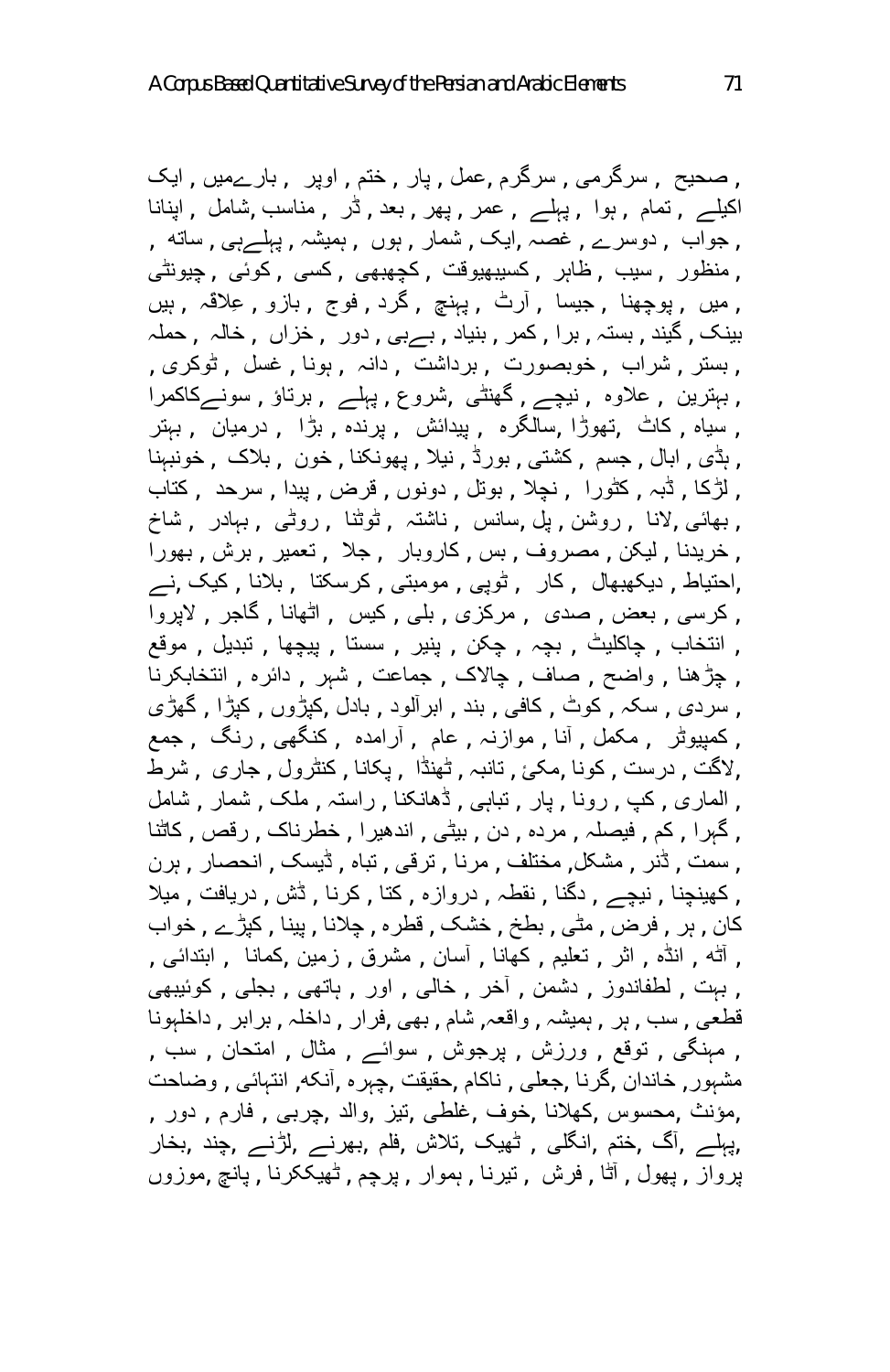, غیرملکی , مجبور , کےلئے , فٹبال , پاؤں , بیوقوف , کھانا , تہکرنا , , منجمد , آزادی , مفت , چار , لومڑی , فارم , کانٹا , معاف , بھول , جنگل مضحکہخیز , مزہ , بھراہوا , پھل , سامنے , سے , دوستانہ , دوست , تازہ ,حاصل , شریفآدمی , عام , دروازہ , باغ , کھیل , مستقبل , مزید , فرنیچر , دادی , دادا , الوداع , اچھا , خدا , بکری , جانا , شیشہ ,خوش , دینا , تحفہ , بال , بندوق , بڑھنا , گروپ , زمین , سرمئ , سبز , عظیم , قبر , گھاس , , رکھنا , نفرت , ٹوپی , مشکل , خوش , ہونا , ہاتھ , ہتھوڑا , ہال , نصف , مدد ,آداب , اونچائ , جنت , بھاری , دل , سن , صحتمند , سر , اس , انکی , اس , پہاڑ , اونچا ,چھپانا , اسکا , یہاں , اس , مرغی , مددگار ہوٹل ,گرم , ہسپتال , گھوڑا , امید , گھر , چھٹی , چھید , پکڑنا , شوق ,مارا , برف , میں , تکلیف , شوہر ,جلدی , گھنٹہ , بھوکا , سو ,کیسے , مکان , ,مدعو , لوہا , ایجاد ,متعارف , میں , اندر , اضافہ , میں , اہم , اگر ,خیال , صرف , چھلانگ , رس ,شامل , نوکری , جیلی , اس , یہ , جزیرہ , ہے , دستک , چاقو , گھٹنے , باورچیخانہ , بادشاہ , قسم , قتل ,اہم , رکھنا بعد , حالمیں , دیر , آخری , بڑا , زمین , چراغ , خاتون , سیڑھی , معلوم , لمبائی ,قرض , بائیں , ٹانگ , چھوڑدینا ,سیکھنا , پتی , قیادت , سست , , جیسے , روشنی , زندگی , جھوٹ ,لائبریری , خط ,اجازت , سبق , کم , کھو , نظر , طویل , تنہا ,تالا , رہنا , تھوڑا , سننا , فہرست , ہونٹ , شیر , آدمی , نر , بنانا , اہم , مشین , قسمت , نیچےکرنا , کم , محبت , بہت , مطلب , کھانا , میں , شاید , بات , شادی , مارکیٹ ,نشان , نقشہ , بہت ملین , دودھ , درمیان , طریقہ , ذکر , رکن , ملاقات , دوا , گوشت , پیمائش ماہ , بندر , پیسے , لمحہ , جدید , ماڈل , ملانا , غلطی , کھونا , منٹ , ذہن , , موسیقی , بہت ,حرکت , منہ , پہاڑ , ماں , زیادہ , صبح , مزید ,چاند , , گردن , تقریبا , قریب , نوعیت , قوم , تنگ , نام , میرے ,ضروری اگلا , اخبار , خبر , نئے , کبھینہیں ,جال , نہیہ , پڑوسی , سوئ , ضرورت , ناک , شمال , نہہی , کوئینہیں , شور , عظیم , نہیں , نو , رات , اچھا , , کا , بحر , اعتراض , اطاعت , تعداد , اب , اطلاع , کچھبھینہیں , نہیں , مخالف , کھول , صرف , ایک , پر , پرانے , تیل , اکثر , دفتر , پیشکش , درد , صفحہ , اپنے , اوپر , باہر , ہمارے , دیگر , حکم , نارنجی , یا گزرنا , پارٹی , ساتھی , حصہ , پارک , والدین , کاغذ , پین , جوڑی , پینٹ , کامل , فی , مرچ , لوگ , پنسل , قلم , امن , ادا , راستہ ,تھپکی , گزشتہ , , سور , ٹکڑا , تصویر ,چننا , پیانو , فوٹوگراف , پٹرول , شخص , مدت , خوش , پلیز , کھیلنا , پلیٹ , پلاسٹک , پودا , طیارہ , جگہ , گلابی , پن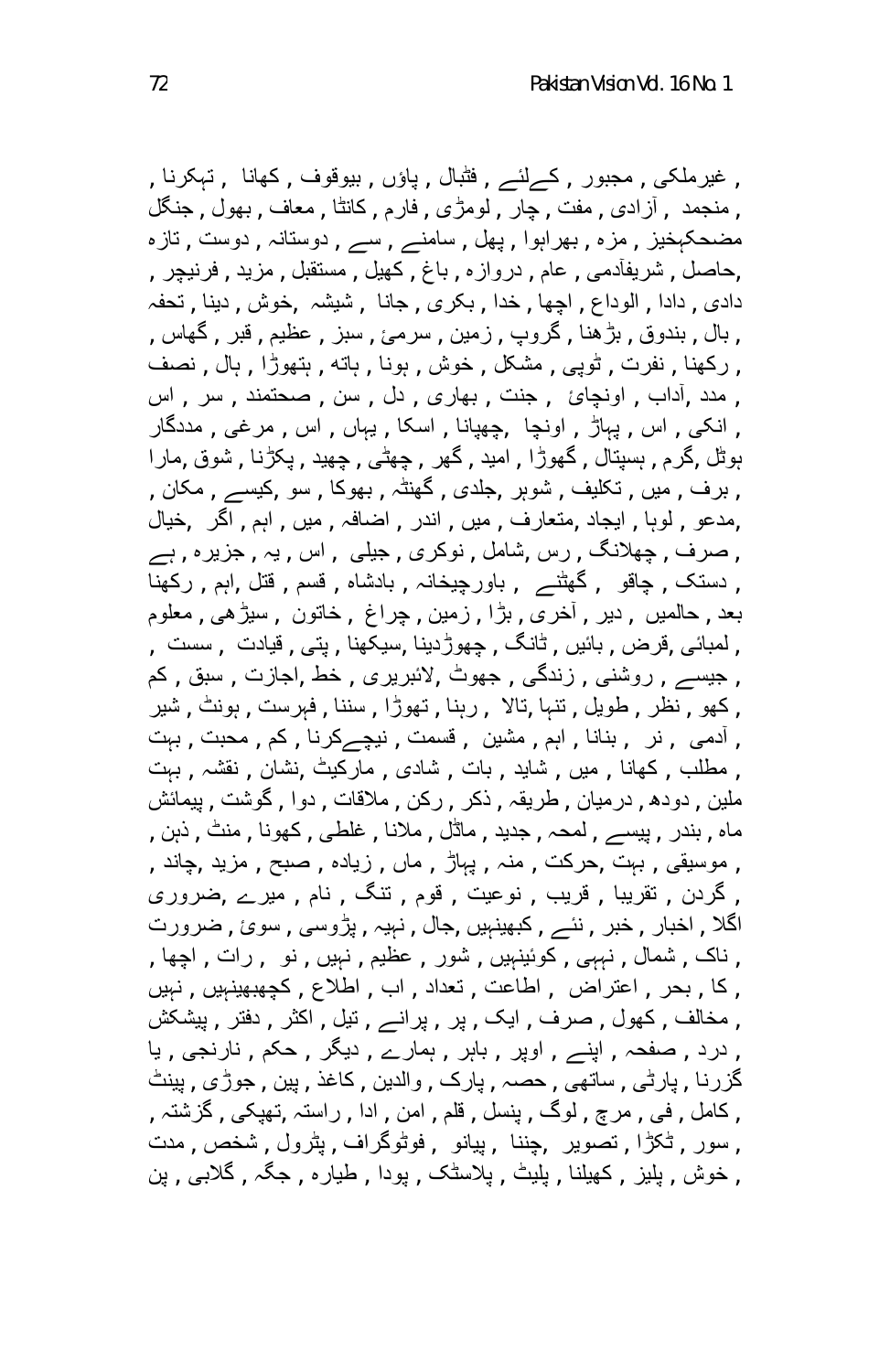, مقام , مقبول , غریب , پول , شائستہ , پولیس , زہر , نقطہ , جیب , بہت , قیمت , روکتھام , خوبصورت , پریس , پیش , طاقت , ڈالنا , آلو , ممکن , حفاظت , مناسب , وعدہ , پیدا , مسئلہ , شاید , انعام , ذاتی , جیل , شہزادہ فوری , سوال , ملکہ , ڈال , دھکا , طالبعلم , سزا , کھینچنا , عوامی , فراہم تیار , پڑھنا , پہنچنا , بڑھانے , برسات , بارش , ریڈیو , قطعی , خاموش , , مرمت , کرایہ , ہٹانا , یاد , لال , ریکارڈ , وصول , واقعی , اصلی , , امیر , چاول , واپس , نتیجہ , ریستوران ,آرام , رپورٹ , جواب , دہرانا , بدتمیز , ربر , گول , کمرہ , پتھر ,لوٹ , سڑک , بجنا , رائِٹ , سواری اسی , نمکین , نمک , محفوظ , اداس , جلدی , بھاگنا , حکمران , حکمرانی , دیکھنا , دوسری , سیٹ , تلاش , سائنس , اسکول , کہنا , بچانا , ریت , , سایہ , رنگ , جنس , کئی , سات , خدمت , سزا , بھیجنا , فروخت , لگتا جہاز , چمک , شیلف , چادر , بھیڑ , صرف , وہ , تیز , حصہ , شکل , ہلا , بیمار , ظاہر , چیخنا , کندھا , مختصر , دکان , شوٹ , جوتا , قمیض , , ایک , سادہ , ملتےجلتے , چاندی , حماقت , خاموشی , اشارہ , کنارہ , سکرٹ , جلد , مہارت , سائز , چھ , بیٹھا , بہن , ڈوبنا , گانا , بعدسے تمباکونوشی , دھواں , مسکرانا , بو , چھوٹا , سست , پھسلنا , سونا , آسمان , بیٹا , کبھیکبھی , کچھ , کسی , کچھ , نرم , موزا , صابن , تو , برف , , رفتار , خصوصی , بات , خلا , جنوب , سوپ , آواز , معافکرنا , جلدہی , ستارہ , کھڑا , مہر , مربع , موسمبہار , پھیل , کھیل , چمچ , خرچ , جادو , پیٹ , بھی , اب , قدم , بھاپ , چوری , رہنا , سٹیشن , ریاست , شروع , ساخت , مضبوط , گلی , عجیب , کہانی , طوفان , ذخیرہ , روکنے , پتھر , غیرمتوقع , ایسے , کامیاب , مادہ , مضمون , پاگل , مطالعہ , طالبعلم , حیرت , یقین , حمایت , دھوپ , سورج , موسمگرما , مناسب , شکر پڑھانا , چائے , ٹیکسی , ذائقہ , اونچا , بات , لینا , میز , تلوار , تیر , میٹھی , امتحان , خوفناک , ٹینس , دس , بتانا , ٹیلیویژن , ٹیلیفون , آنسو , ٹیم , تیسری ,سوچتے , چیز , پتلی , گاڑھا , ان , لہذا , اُدھَر , تو ,ان , کہ , سے ملکر , پنجہ , آج , پر , عنوان , باندھنا , صاف , تین , خطرہ ,اگرچہ , اس , , ٹرام , ٹرین , ٹاؤن , چھو , ٹوٹل , اوپر , دانت , آلہ , بھی , آجرات , کل , , باری , کوشش , دو , دوبار , اعتبار , سَچ , ٹرک , مصیبت , درخت , سفر , مفید , استعمال , اپ , جبتک , اکائی , سمجھ , نیچے , چچا , قسم چلنا , جاگنا , انتظار , دورہ , آواز , گاؤں , بہت , سبزی , اکثر , حسبمعمول , موسم , پہننا , ہم , راستہ , پانی , دیکھنا , ضائع , دھونا , گرم , چاہنا , , کیا , گیلی , مغرب , ٹھیکٹھاک , خوشآمدید ,عجیب , وزن , ہفتہ , شادی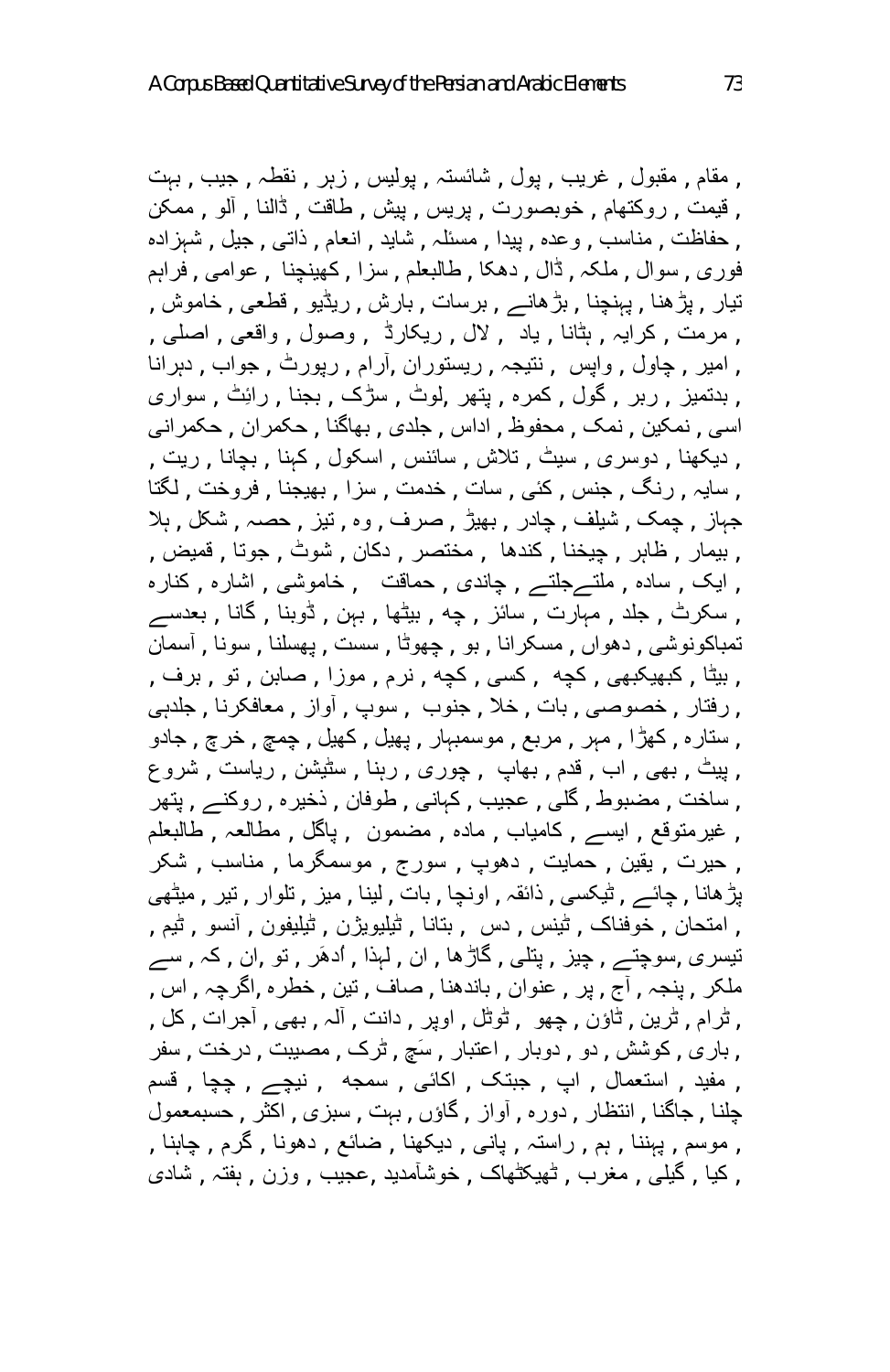جنگلی , بیوی , وسیع , کیوں , جو , سفید , جبکہ ,جس , جہاں , جب , پہیا , دانشمندانہ , تار , موسمسرما , شراب , کھڑکی , ہوا , جیت ,وصیت , لکھنا , بہتبرا ,فکر , دنیا , کام , لفظ , تعجب , عورت , بغیر , ساتھ , خواہش . زیبرا , صفر , آپکا , جوان , آپ , ابھیتک , کل ,جی , سال , غلط ,

Once the etymology of all terms was extracted, the elements with etymology in Persian and Arabic were separated in different tables as follows $24$ :

| Terms derived from Persian language |               |                                   |          |
|-------------------------------------|---------------|-----------------------------------|----------|
|                                     | English       |                                   | Persian  |
|                                     | Meaning       | Urdu term                         | language |
| 1                                   | About         | <sub>ے</sub> بار ے میں            | Χ        |
| $\overline{2}$                      | <b>Across</b> |                                   | Χ        |
| $\overline{3}$                      | Active        |                                   | Χ        |
| $\overline{4}$                      | activity      |                                   | X        |
| $\overline{5}$                      | <b>Always</b> | ېمېش                              | Χ        |
| 6                                   | Am            | ٻوں                               | Χ        |
| 7                                   | amount        |                                   | X        |
| $\overline{8}$                      | another       | ∠                                 | Χ        |
| 9                                   | arm           |                                   | Χ        |
| $\overline{10}$                     | autumn        | <u>بازو</u><br><u>خزاں</u>        | Χ        |
| $\overline{11}$                     | base          | بنياد                             | Χ        |
| $\overline{12}$                     | back          | برا                               | Χ        |
| $\overline{13}$                     | bag           | بستہ، تھیلا<br>دانہ، بیج          | Χ        |
| $\overline{14}$                     | bean          |                                   | X        |
| $\overline{15}$                     | bed           | بستر                              | Χ        |
| 16                                  | below         |                                   | X        |
| 17                                  | best          | نی <u>چے</u><br>بېترین            | X        |
| $\overline{18}$                     | better        | $\frac{1}{\sum\limits_{i=1}^{n}}$ | X        |
| $\overline{19}$                     | between       | در میان                           | X        |
| $\overline{20}$                     | bird          | پرندوں                            | Χ        |
| $\overline{21}$                     | birth         | پيدائش                            | X        |
| 22                                  | birthday      | تسالگره                           | X        |

Figure 3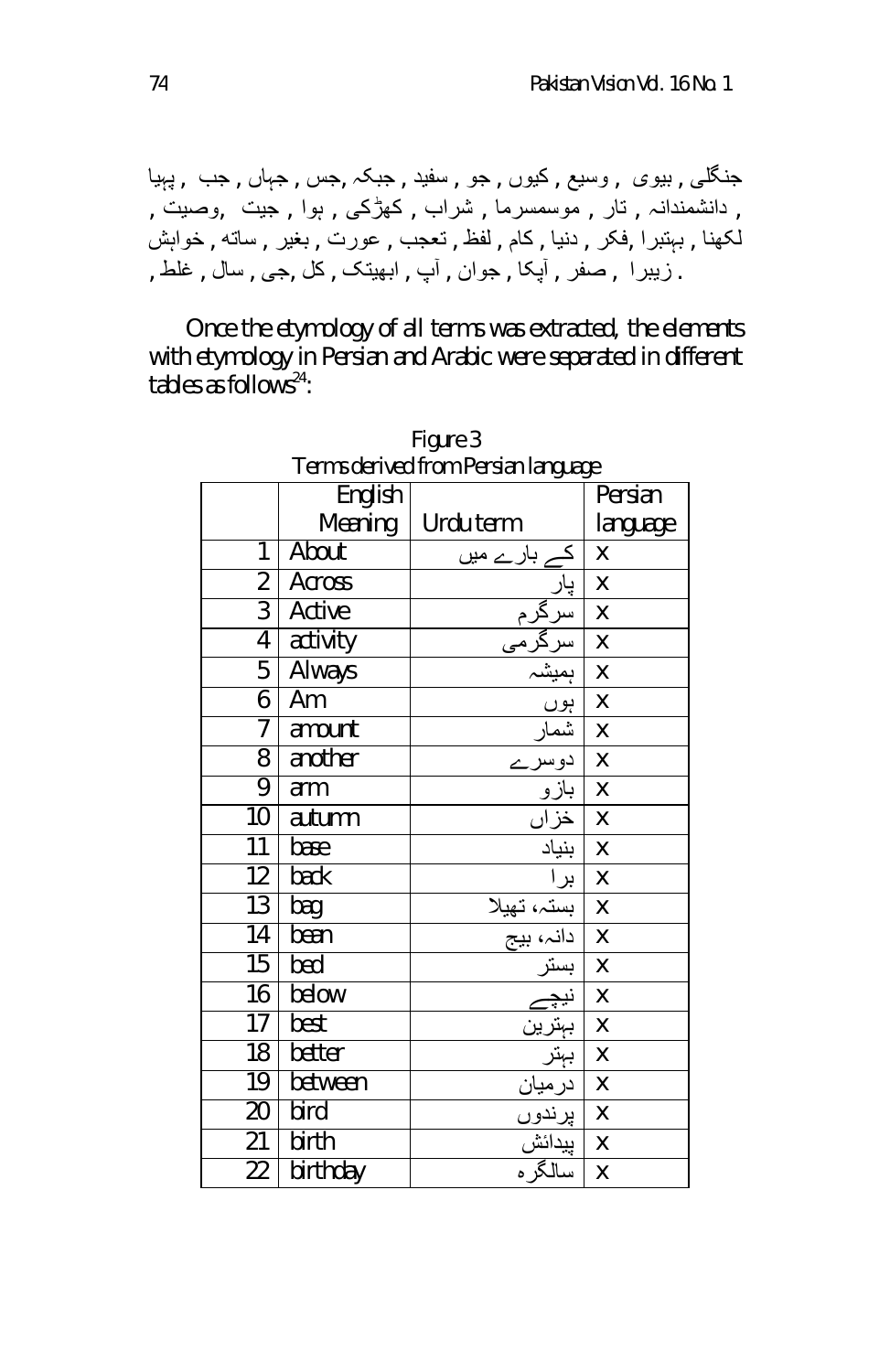| $\overline{23}$ | black       | سیاہ<br>خون بہنا<br>خون<br>نیلا                                                                                                                                                                                                     | Χ                         |
|-----------------|-------------|-------------------------------------------------------------------------------------------------------------------------------------------------------------------------------------------------------------------------------------|---------------------------|
| $\overline{24}$ | bleed       |                                                                                                                                                                                                                                     | X                         |
| $\overline{25}$ | blood       |                                                                                                                                                                                                                                     | X                         |
| $\overline{26}$ | blue        |                                                                                                                                                                                                                                     | $\boldsymbol{\mathsf{X}}$ |
| $\overline{27}$ | boat        | نبات المعلم<br>المعلم المعلم المعلم المعلم المعلم المعلم المعلم المعلم المعلم المعلم المعلم المعلم المعلم المعلم ا<br>المعلم المعلم المعلم المعلم المعلم المعلم المعلم المعلم المعلم المعلم المعلم المعلم المعلم المعلم المعلم المع | $\boldsymbol{\mathsf{X}}$ |
| 28              | border      |                                                                                                                                                                                                                                     | $\overline{\mathsf{x}}$   |
| 29              | born        |                                                                                                                                                                                                                                     | $\overline{\mathsf{X}}$   |
| $\overline{30}$ | bottom      |                                                                                                                                                                                                                                     | $\mathsf{\overline{X}}$   |
| $\overline{31}$ | branch      |                                                                                                                                                                                                                                     | $\mathsf{\overline{X}}$   |
| 32              | brave       |                                                                                                                                                                                                                                     | $\boldsymbol{\mathsf{X}}$ |
| $\overline{33}$ | breakfast   |                                                                                                                                                                                                                                     | $\overline{\mathsf{X}}$   |
| $\overline{34}$ | bright      |                                                                                                                                                                                                                                     | X                         |
| $\overline{35}$ | business    | <u>بہادر<br/>بہادر</u><br>روشن<br>کاروبار                                                                                                                                                                                           | $\mathsf{x}$              |
| $\overline{36}$ | but         |                                                                                                                                                                                                                                     | $\pmb{\mathsf{X}}$        |
| $\overline{37}$ | buy         | <u>ليكن<br/>الميكن<br/>اهوم بتى</u>                                                                                                                                                                                                 | $\mathsf{\overline{X}}$   |
| $\overline{38}$ | candle      |                                                                                                                                                                                                                                     | $\boldsymbol{\mathsf{X}}$ |
| 39              | careless    |                                                                                                                                                                                                                                     | $\boldsymbol{\mathsf{X}}$ |
| 40              | century     | کارواہ<br>کاپرواہ<br>کاپریا<br>انبلیا پنجاب<br>کہاکہ                                                                                                                                                                                | $\boldsymbol{\mathsf{X}}$ |
| 41              | change      |                                                                                                                                                                                                                                     | $\mathsf{x}$              |
| 42              | cheese      |                                                                                                                                                                                                                                     | $\mathsf{\overline{X}}$   |
| 43              | chicken     |                                                                                                                                                                                                                                     | X                         |
| 44              | child       | بچہ<br>شہر<br>ابر آلود                                                                                                                                                                                                              | $\overline{\mathsf{x}}$   |
| 45              | city        |                                                                                                                                                                                                                                     | X                         |
| 46              | cloudy      |                                                                                                                                                                                                                                     | $\overline{\mathsf{x}}$   |
| 47              | close       | بند                                                                                                                                                                                                                                 | X                         |
| 48              | cold        | سرد <i>ى</i>                                                                                                                                                                                                                        | $\mathsf{x}$              |
| 49              | color       | رنگ                                                                                                                                                                                                                                 | $\mathsf{x}$              |
| 50              | Comfortable | أرام ده                                                                                                                                                                                                                             | $\mathsf{x}$              |
| $\overline{51}$ | correct     | درست<br>نوست<br>شمار                                                                                                                                                                                                                | $\mathsf{\overline{X}}$   |
| 52              | count       |                                                                                                                                                                                                                                     | $\overline{\mathsf{X}}$   |
| 53              | course      |                                                                                                                                                                                                                                     | $\mathsf{x}$              |
| 54              | crash       | تباہی                                                                                                                                                                                                                               | X                         |
| 55              | cross       | پار                                                                                                                                                                                                                                 | $\mathsf{X}$              |
| 56              | dead        | مرده                                                                                                                                                                                                                                | $\pmb{\chi}$              |
| 57              | decrease    | $\overline{\mathcal{Z}}$                                                                                                                                                                                                            | X                         |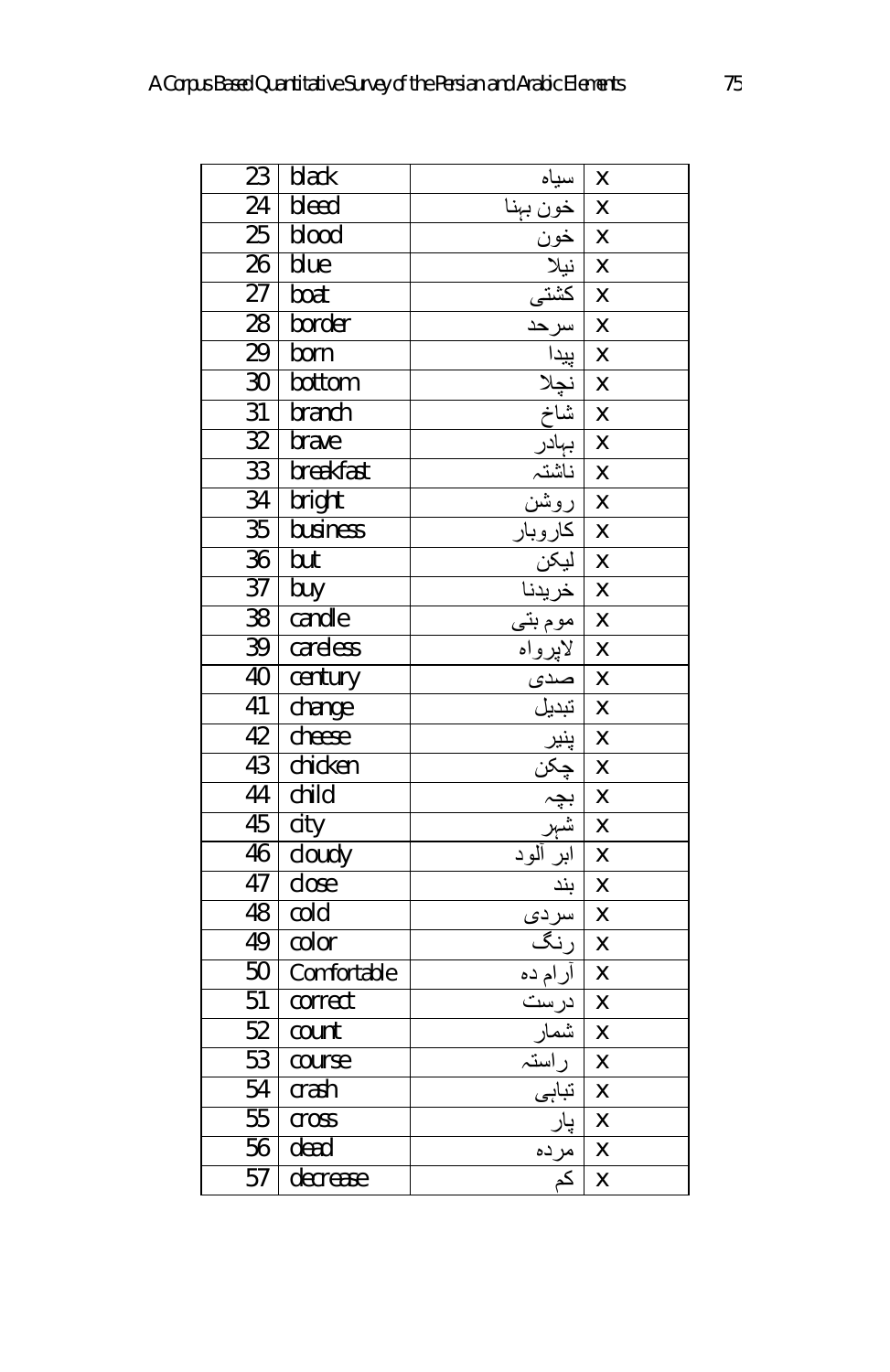| 58              | destroy          | تباه                                                                      | Χ                         |
|-----------------|------------------|---------------------------------------------------------------------------|---------------------------|
| 59              | discover         | دريافت                                                                    | Χ                         |
| 60              | door             | دروازه                                                                    | $\mathsf{x}$              |
| 61              | down             |                                                                           | X                         |
| 62              | dream            |                                                                           | $\overline{\mathsf{x}}$   |
| 63              | $\overline{dry}$ |                                                                           | X                         |
| 64              | duck             |                                                                           | X                         |
| 65              | each             |                                                                           | X                         |
| 66              | east             |                                                                           | X                         |
| 67              | enemy            |                                                                           | X                         |
| 68              | equal            |                                                                           | X                         |
| 69              | escape           |                                                                           | X                         |
| $\overline{70}$ | evening          |                                                                           | $\overline{\mathsf{x}}$   |
| $\overline{71}$ | ever             |                                                                           | X                         |
| $\overline{72}$ | every            |                                                                           | X                         |
| 73              | excited          |                                                                           | X                         |
| 74              | exercise         |                                                                           | X                         |
| $\overline{75}$ | fat              |                                                                           | X                         |
| 76              | fast             |                                                                           | $\mathsf{x}$              |
| 77              | find             | <u>چربی</u><br>نن <u>ز</u><br>نلاش<br>پویار<br>پویار                      | $\boldsymbol{\mathsf{X}}$ |
| 78              | flag             |                                                                           | X                         |
| 79              | flat             |                                                                           | X                         |
| 80              | Fly              |                                                                           | X                         |
| 81              | four             | <u>پور<br/>چار</u><br>مفت                                                 | X                         |
| 82              | free             |                                                                           | $\overline{\mathsf{X}}$   |
| $\overline{83}$ | freedom          |                                                                           | $\mathsf{\overline{X}}$   |
| 84              | fresh            |                                                                           | $\overline{\mathsf{x}}$   |
| 85              | friend           |                                                                           | X                         |
| 86              | friendly         |                                                                           | X                         |
| 87              | fun              |                                                                           | X                         |
| 88              | garden           |                                                                           | X                         |
| 89              | gate             |                                                                           | X                         |
| $\overline{90}$ | glad             |                                                                           | $\boldsymbol{\mathsf{X}}$ |
| 91              | glass            |                                                                           | $\boldsymbol{\mathsf{X}}$ |
| 92              | god              | آزادی<br>آنازه<br>اعراضا<br>مغرافی ایران<br>اغرافی ایران<br>اغلبا<br>اغدا | $\overline{\mathsf{x}}$   |
|                 |                  |                                                                           |                           |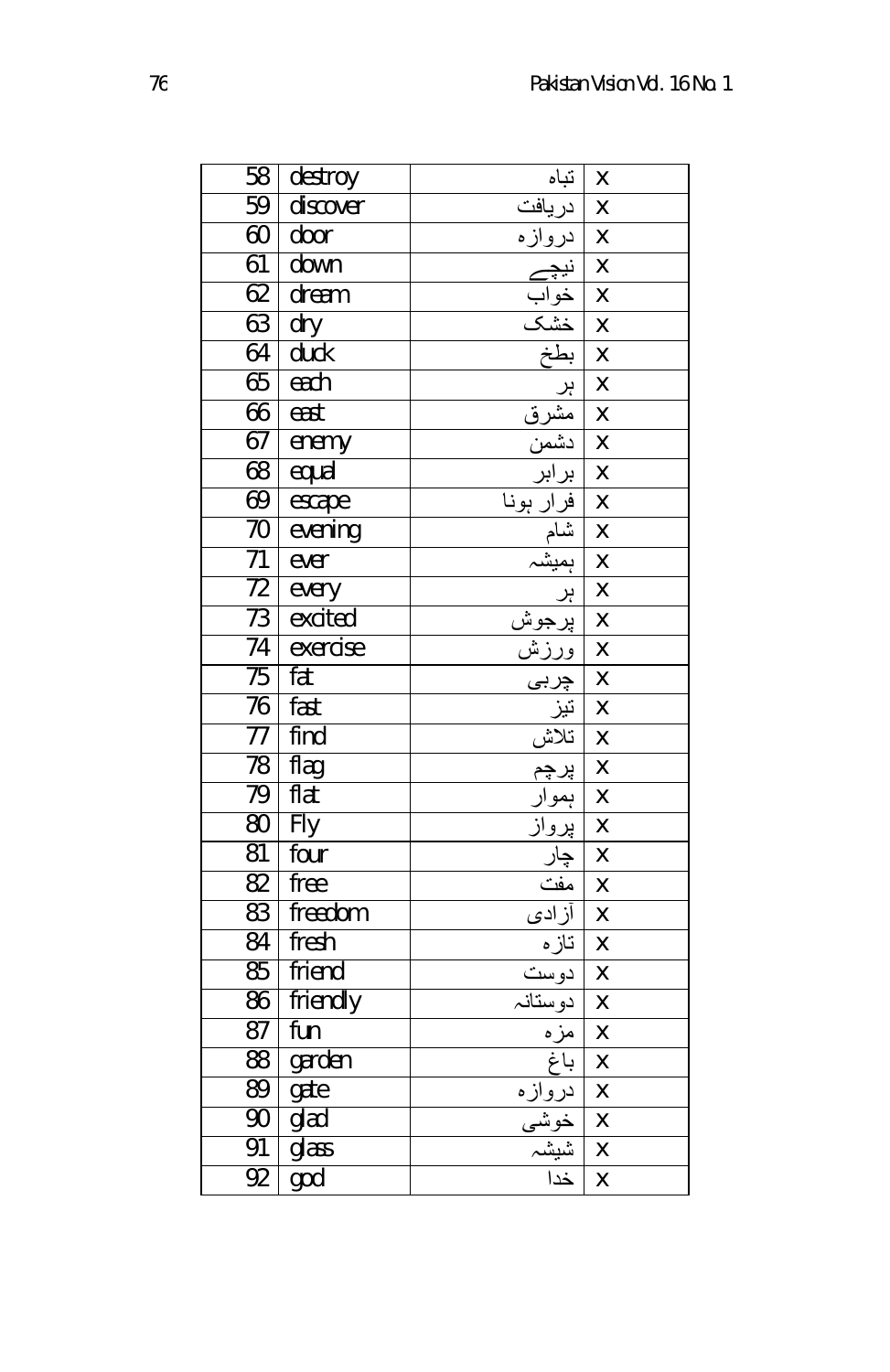| 93               | green                      | سبز                                                                                                                                                    | Χ                         |
|------------------|----------------------------|--------------------------------------------------------------------------------------------------------------------------------------------------------|---------------------------|
| 94               | $grey$                     | س <u>ر</u> مئ                                                                                                                                          | X                         |
| 95               | ground                     | ِ<br>رَم <u>ين</u>                                                                                                                                     | X                         |
| 96               | gun                        |                                                                                                                                                        | X                         |
| 97               | happy                      |                                                                                                                                                        | X                         |
| 98               | head                       |                                                                                                                                                        | $\boldsymbol{\mathsf{X}}$ |
| 99               | hen                        | ب <u>ندوق بدوق</u><br><u>الملا مل</u><br>الملا ملا ملا<br>الملا بالملا<br>الملا بالملا<br>الملا بالملا<br>الملا بالملا<br>الملا بالملا<br>الملا بالملا | X                         |
| 100              | hope                       |                                                                                                                                                        | $\overline{\mathsf{x}}$   |
| 101              | hot                        |                                                                                                                                                        | X                         |
| 102              | husband                    |                                                                                                                                                        | X                         |
| 103              | ice                        |                                                                                                                                                        | X                         |
| 104              | lf                         |                                                                                                                                                        | X                         |
| 105              | job                        | نوکری<br>بادشاہ                                                                                                                                        | X                         |
| 106              | $\overline{\mathsf{king}}$ |                                                                                                                                                        | X                         |
| 107              | knock                      | دستک                                                                                                                                                   | X                         |
| 108              | lamp                       | <u>چراغ</u>                                                                                                                                            | X                         |
| 109              | land                       | <u>زمین</u>                                                                                                                                            | χ                         |
| 110              | late                       |                                                                                                                                                        | X                         |
| 111              | lazy                       |                                                                                                                                                        | X                         |
| 112              | less                       | <u>دیر<br/>املین</u><br>کم<br>زندگی                                                                                                                    | X                         |
| 113              | life                       |                                                                                                                                                        | $\overline{\mathsf{X}}$   |
| 114              | light                      | رسمی<br>روشن <u>ی</u><br>شیر<br>نم ست<br>کم                                                                                                            | $\overline{\mathsf{X}}$   |
| 115              | <b>Tion</b>                |                                                                                                                                                        | X                         |
| 116              | list                       |                                                                                                                                                        | X                         |
| 117              | lonely                     |                                                                                                                                                        | X                         |
| 118              | low                        |                                                                                                                                                        | X                         |
| 119              | <b>Tower</b>               | نيچ<br>ے کرنا                                                                                                                                          | X                         |
| 120              | mark                       | _______________<br>نشا <u>ن ز</u> د                                                                                                                    | X                         |
| 121              | marry                      |                                                                                                                                                        | $\overline{\mathsf{x}}$   |
| 122              | may                        |                                                                                                                                                        | X                         |
| 123              | measure                    | <u>ی تی<br/>شادی</u><br>پیمائش                                                                                                                         | X                         |
| 124              | meat                       |                                                                                                                                                        | X                         |
| 125              | middle                     | ن<br>گوشت<br>درمیان                                                                                                                                    | X                         |
| 126              | month                      | كماه                                                                                                                                                   | X                         |
| $\overline{127}$ | name                       | نام                                                                                                                                                    | X                         |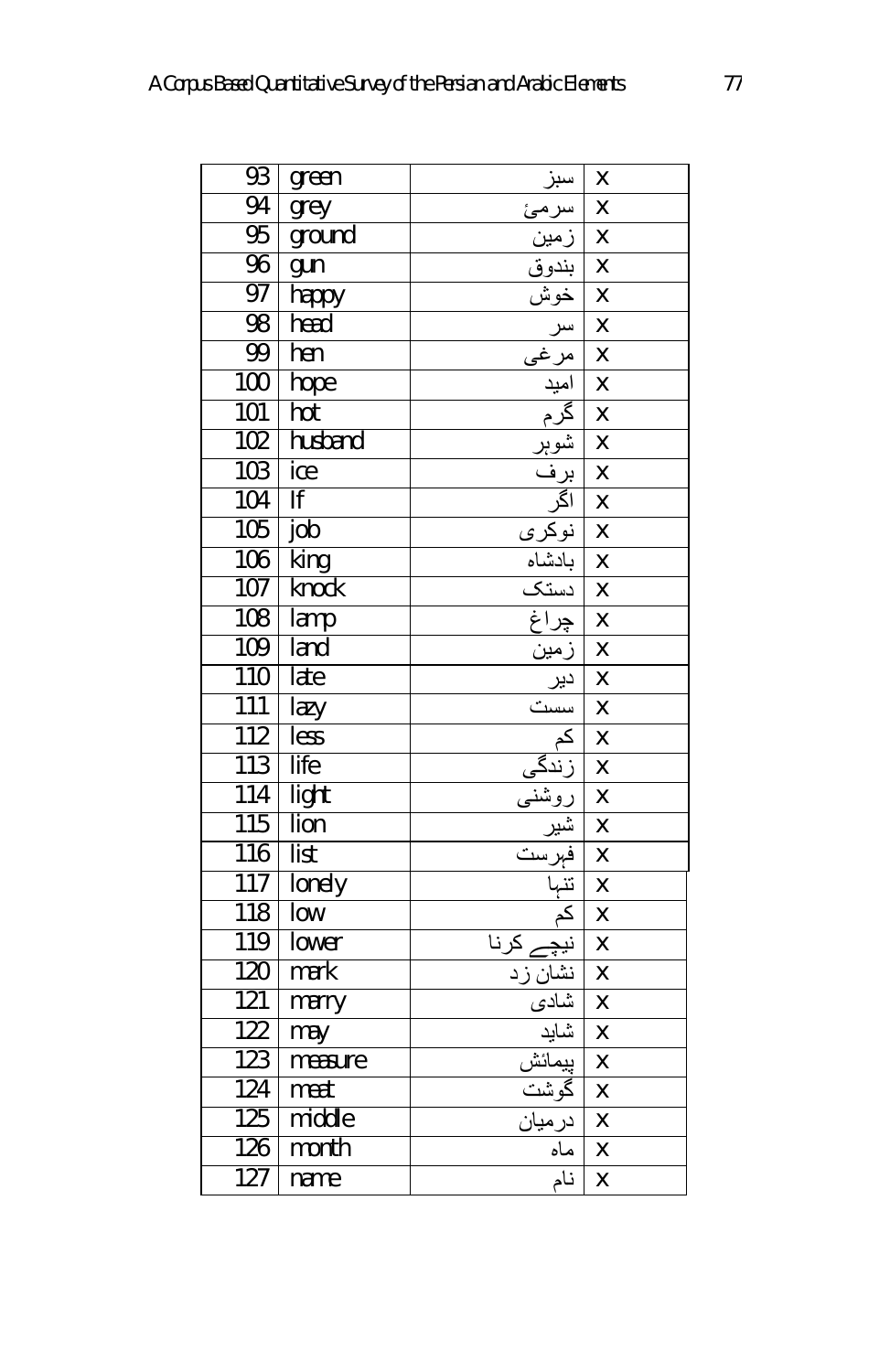| 128              | narrow   | تنگ                                                                                                                                                                                                                              | X                       |
|------------------|----------|----------------------------------------------------------------------------------------------------------------------------------------------------------------------------------------------------------------------------------|-------------------------|
| 129              | neck     | گرد <u>ن</u>                                                                                                                                                                                                                     | X                       |
| 130              | neither  | نہ یہ                                                                                                                                                                                                                            | X                       |
| 131              | noise    | شور                                                                                                                                                                                                                              | X                       |
| 132              | nor      |                                                                                                                                                                                                                                  | $\overline{\mathsf{x}}$ |
| 133              | offer    |                                                                                                                                                                                                                                  | X                       |
| 134              | orange   |                                                                                                                                                                                                                                  | X                       |
| 135              | other    |                                                                                                                                                                                                                                  | X                       |
| 136              | pain     |                                                                                                                                                                                                                                  | X                       |
| 137              | path     |                                                                                                                                                                                                                                  | X                       |
| 138              | pink     |                                                                                                                                                                                                                                  | $\overline{\mathsf{x}}$ |
| 139              | place    | : ابن المعلم المعلم المعلم المعلم المعلم المعلم المعلم المعلم المعلم المعلم المعلم المعلم المعلم المعلم المعلم<br>المعلم المعلم المعلم المعلم المعلم المعلم المعلم المعلم المعلم المعلم المعلم المعلم المعلم المعلم المعلم المعل | X                       |
| 140              | plane    |                                                                                                                                                                                                                                  | $\overline{\mathsf{x}}$ |
| 141              | pleased  |                                                                                                                                                                                                                                  | X                       |
| 142              | poison   |                                                                                                                                                                                                                                  | X                       |
| 143              | polite   |                                                                                                                                                                                                                                  | X                       |
| 144              | present  |                                                                                                                                                                                                                                  | $\overline{\mathsf{x}}$ |
| 145              | pretty   |                                                                                                                                                                                                                                  | X                       |
| 146              | prince   |                                                                                                                                                                                                                                  | X                       |
| 147              | probably |                                                                                                                                                                                                                                  | X                       |
| 148              | produce  |                                                                                                                                                                                                                                  | X                       |
| 149              | provide  | فراہم                                                                                                                                                                                                                            | X                       |
| 150              | punish   |                                                                                                                                                                                                                                  | X                       |
| $\overline{151}$ | quiet    |                                                                                                                                                                                                                                  | X                       |
| 152              | rain     | ه ۱۰۰<br>سنزا<br>بارش<br>بلند                                                                                                                                                                                                    | $\overline{\mathsf{x}}$ |
| $\overline{153}$ | raise    |                                                                                                                                                                                                                                  | $\mathsf{x}$            |
| 154              | ready    | تيار                                                                                                                                                                                                                             | $\overline{\mathsf{x}}$ |
| 155              | red      | <u>لال</u>                                                                                                                                                                                                                       | X                       |
| 156              | remember | ياد                                                                                                                                                                                                                              | X                       |
| 157              | return   | ۔<br>وا <u>یس</u>                                                                                                                                                                                                                | X                       |
| 158              | ride     | سواري                                                                                                                                                                                                                            | X                       |
| 159              | rude     | <u>بدتمیز<br/>نمک</u><br><u>نمکین</u>                                                                                                                                                                                            | X                       |
| 160              | salt     |                                                                                                                                                                                                                                  | X                       |
| $\overline{161}$ | salty    |                                                                                                                                                                                                                                  | X                       |
| 162              | search   | تلاش                                                                                                                                                                                                                             | $\overline{\mathsf{x}}$ |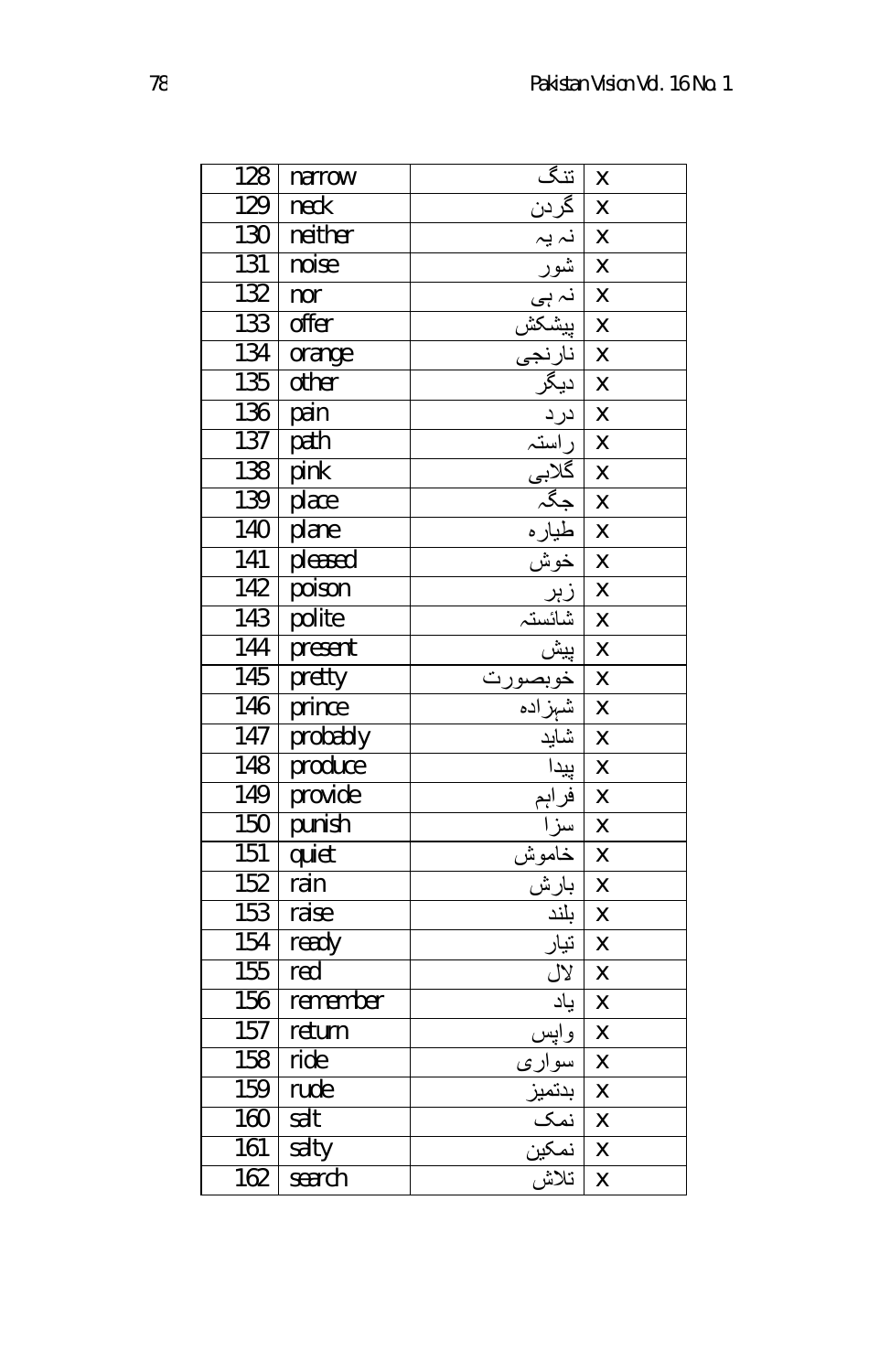| 163 | sell                   | فروخت                                                | Χ                       |
|-----|------------------------|------------------------------------------------------|-------------------------|
| 164 | sentence               |                                                      | Χ                       |
| 165 | shade                  |                                                      | X                       |
| 166 | shadow                 |                                                      | $\mathsf{\overline{X}}$ |
| 167 | sharp                  |                                                      | $\overline{\mathsf{x}}$ |
| 168 | sheet                  | رنگ<br>سایہ<br>نیز<br>چمک<br>کان ہ<br>نکارہ<br>نکارہ | X                       |
| 169 | shine                  |                                                      | $\overline{\mathsf{x}}$ |
| 170 | shop                   |                                                      | X                       |
| 171 | side                   |                                                      | X                       |
| 172 | similar                | ٦I.                                                  | X                       |
| 173 | since                  |                                                      | X                       |
| 174 | slow                   | سست<br>جهو <del>ئ</del> ا                            | $\mathsf{x}$            |
| 175 | small                  |                                                      | $\overline{\mathsf{x}}$ |
| 176 | smile                  |                                                      | X                       |
| 177 | Smoking                |                                                      | X                       |
| 178 | $\overline{\text{So}}$ |                                                      | X                       |
| 179 | sound                  | أواز                                                 | X                       |
| 180 | speed                  | رفتار                                                | X                       |
| 181 | spell                  | جادو                                                 | X                       |
| 182 | spend                  | <u>خر چ</u>                                          | X                       |
| 183 | spring                 |                                                      | X                       |
| 184 | star                   |                                                      | X                       |
| 185 | structure              |                                                      | X                       |
| 186 | substance              | ماده                                                 | X                       |
| 187 | successful             | <mark>کامیاب</mark><br>چین <i>ی</i>                  | X                       |
| 188 | sugar                  |                                                      | X                       |
| 189 | summer                 |                                                      | $\overline{\mathsf{x}}$ |
| 190 | swim                   |                                                      | $\overline{\mathsf{x}}$ |
| 191 | table                  |                                                      | $\overline{\mathsf{x}}$ |
| 192 | thing                  |                                                      | $\overline{\mathsf{X}}$ |
| 193 | though                 |                                                      | $\overline{\mathsf{X}}$ |
| 194 | toe                    | پنجہ                                                 | χ                       |
| 195 | tooth                  |                                                      | $\overline{\mathsf{x}}$ |
| 196 | tree                   |                                                      | $\overline{\mathsf{X}}$ |
| 197 | twice                  | دو بار                                               | $\overline{\mathsf{x}}$ |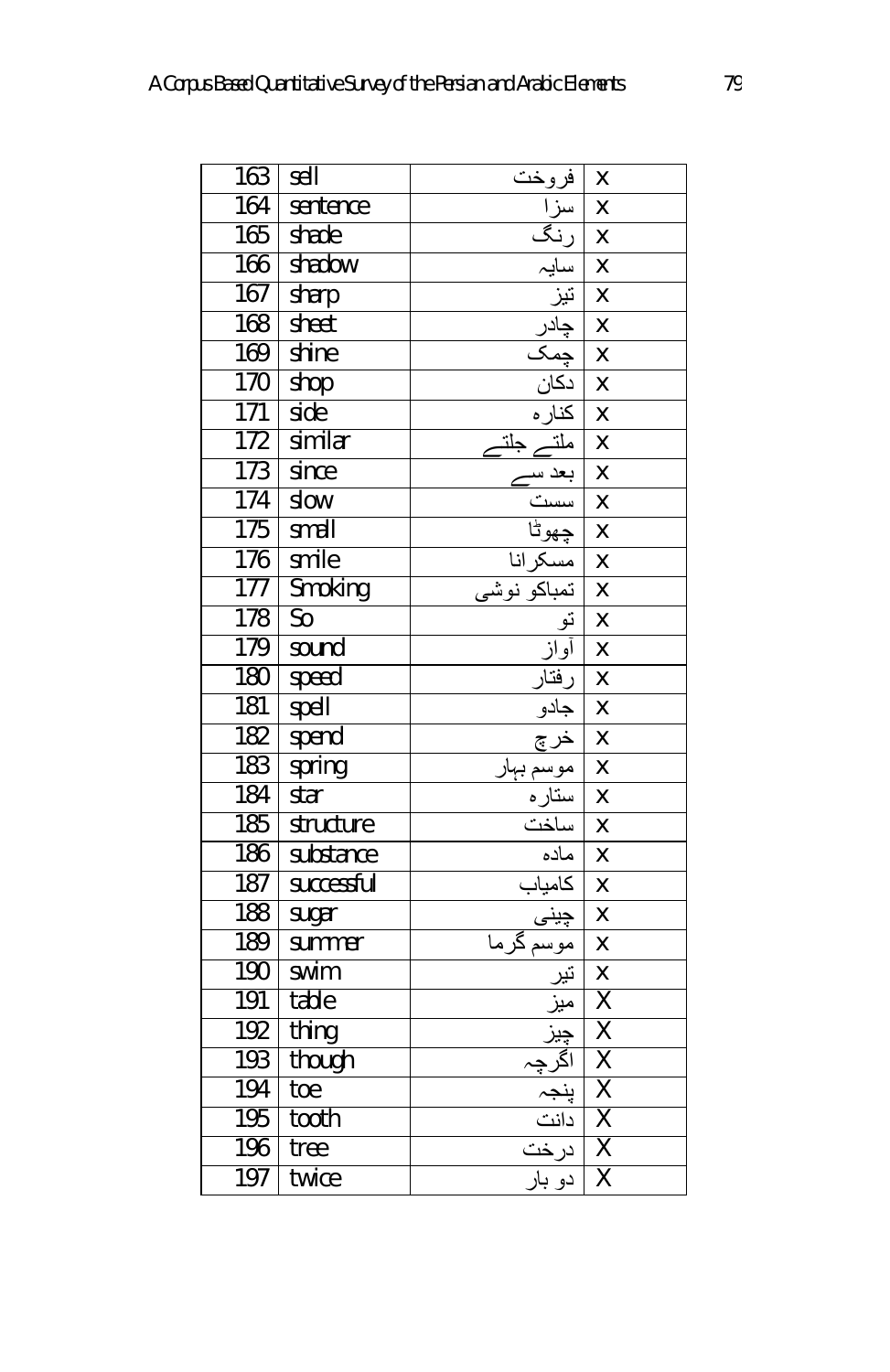| 198              | try         | كوشش كرنآ  | Χ                       |
|------------------|-------------|------------|-------------------------|
| 199              | under       |            | $\overline{\mathsf{x}}$ |
| 200              | vegetable   | سبزى       | $\overline{\mathsf{X}}$ |
| 201              | voice       | أواز       | $\overline{\mathsf{x}}$ |
| $\overline{202}$ | warm        | <u>گرم</u> | X                       |
| 203              | way         | راستہ      | $\overline{\mathsf{X}}$ |
| 204              | wedding     | شادى       | $\overline{\mathsf{X}}$ |
| 205              | week        | بفتہ       | $\overline{\mathsf{X}}$ |
| 206              | welcome     | خوش أمديد  | $\overline{\mathsf{X}}$ |
| 207              | while       | جبكہ       | $\overline{\mathsf{X}}$ |
| 208              | white       | سفيد       | $\overline{\mathsf{X}}$ |
| 209              | wide        | وسيع       | $\overline{\mathsf{X}}$ |
| 210              | wine        | آشراب      | $\overline{\mathsf{X}}$ |
| $\overline{211}$ | Winter      | موسم سرما  | $\overline{\mathsf{X}}$ |
| 212              | Wire        | تار        | $\overline{\mathsf{X}}$ |
| 213              | <b>Wise</b> | دانشمندانہ | $\overline{\mathsf{X}}$ |
| 214              | Wish        | خوابش      | $\overline{\mathsf{X}}$ |
| $\overline{215}$ | Worst       | بدترين     | $\overline{\mathsf{X}}$ |
| 216              | Year        | سال        | $\overline{\mathsf{X}}$ |
| $\overline{217}$ | Young       | جوان       | $\overline{\mathsf{X}}$ |

Source: Comparación del Léxico Básico del Español, el Inglés y el Urdu

| Figure 4                             |  |
|--------------------------------------|--|
| Terms derived from Arabic languages. |  |

|                | english  | term in urdu      | arabic |
|----------------|----------|-------------------|--------|
|                | meaning  |                   |        |
| 1              | abolish  | ختم               | X      |
| $\overline{2}$ | act      | عمل               | X      |
| 3              | accurate |                   | X      |
| 4              | add      | صحیح<br>شامل کرنا | X      |
| 5              | adequate | مناسب             | X      |
| 6              | after    | بعد               | X      |
|                | age      | عمر               | X      |
| 8              | agree    | متفق بونا         | X      |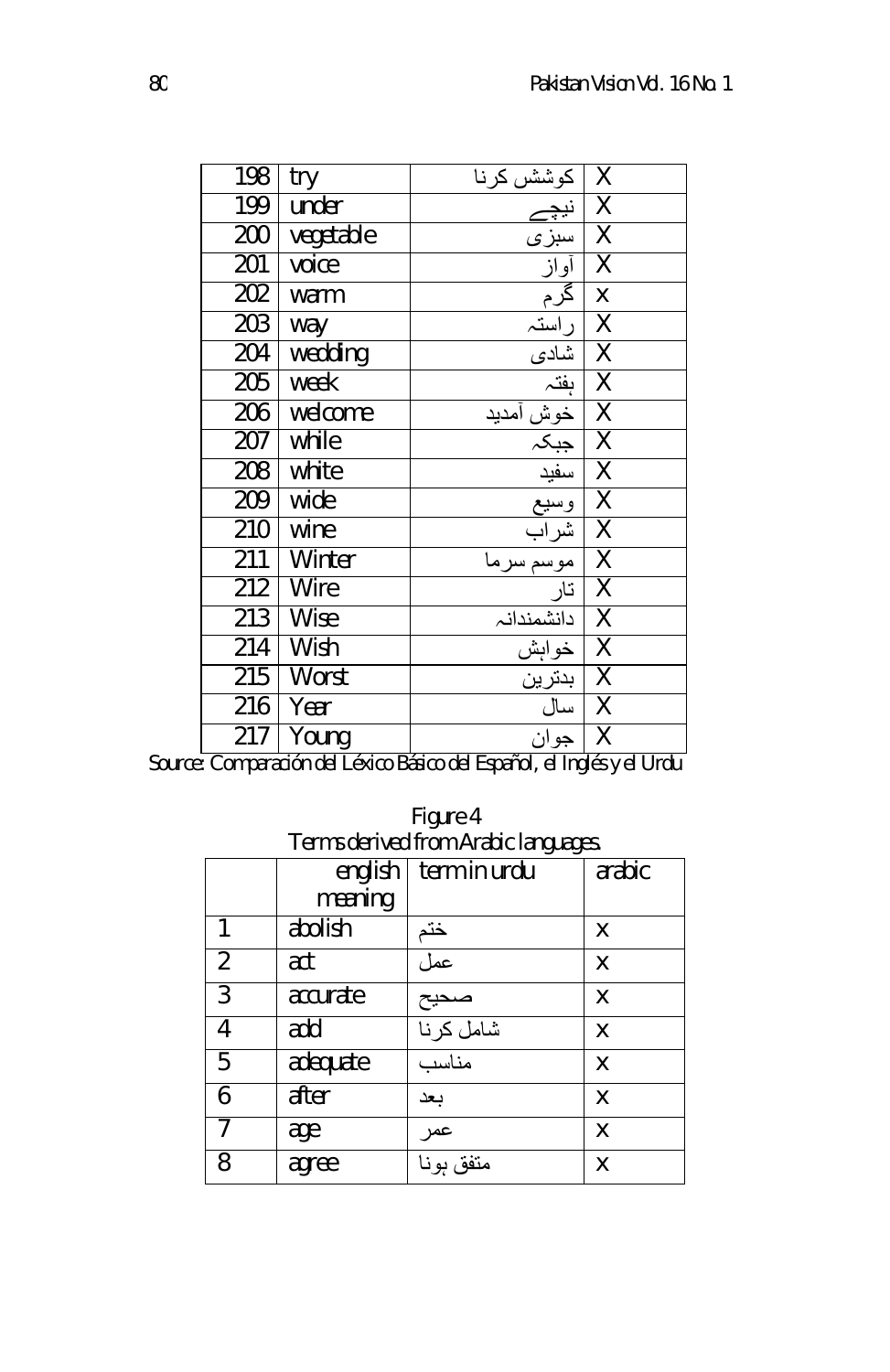| 9               | air                       | ٻوا                                                                                                                                                                                                                           | Χ                       |
|-----------------|---------------------------|-------------------------------------------------------------------------------------------------------------------------------------------------------------------------------------------------------------------------------|-------------------------|
| 10              | $\overline{\mathsf{all}}$ |                                                                                                                                                                                                                               | X                       |
| $\overline{11}$ | angry                     |                                                                                                                                                                                                                               | X                       |
| 12              | answer                    |                                                                                                                                                                                                                               | X                       |
| $\overline{13}$ | appear                    |                                                                                                                                                                                                                               | X                       |
| 14              | approve                   |                                                                                                                                                                                                                               | X                       |
| $\overline{15}$ | area                      |                                                                                                                                                                                                                               | X                       |
| $\overline{16}$ | army                      |                                                                                                                                                                                                                               | X                       |
| 17              | attack                    |                                                                                                                                                                                                                               | X                       |
| 18              | aunt                      |                                                                                                                                                                                                                               | X                       |
| 19              | away                      |                                                                                                                                                                                                                               | X                       |
| $\overline{20}$ | bath                      |                                                                                                                                                                                                                               | X                       |
| $\overline{21}$ | beer                      |                                                                                                                                                                                                                               | X                       |
| $\overline{22}$ | begin                     |                                                                                                                                                                                                                               | Χ                       |
| 23              | besides                   |                                                                                                                                                                                                                               | X                       |
| $\overline{24}$ | body                      | أهداف المعاشرة المعاشرة المعاشرة المعاشرة المعاشرة المعاشرة المعاشرة المعاشرة المعاشرة المعاشرة المعاشرة المعاشرة المعاشرة المعاشرة المعاشرة المعاشرة المعاشرة المعاشرة المعاشرة المعاشرة المعاشرة المعاشرة المعاشرة المعاشرة | X                       |
| 25              | <b>book</b>               |                                                                                                                                                                                                                               | X                       |
| $\overline{26}$ | border                    |                                                                                                                                                                                                                               | X                       |
| $\overline{27}$ | borrow                    |                                                                                                                                                                                                                               | X                       |
| 28              | build                     |                                                                                                                                                                                                                               | X                       |
| 29              | busy                      |                                                                                                                                                                                                                               | X                       |
| 30              | by                        |                                                                                                                                                                                                                               | X                       |
| 31              | careful                   |                                                                                                                                                                                                                               | Χ                       |
| $\overline{32}$ | careless                  |                                                                                                                                                                                                                               | X                       |
| $\overline{33}$ | carry                     | اثهانا                                                                                                                                                                                                                        | $\overline{\mathsf{x}}$ |
| 34              | central                   | مركزى                                                                                                                                                                                                                         | X                       |
| $\overline{35}$ | certain                   |                                                                                                                                                                                                                               | X                       |
| $\overline{36}$ | chair                     |                                                                                                                                                                                                                               | X                       |
| $\overline{37}$ | chance                    | <u>د د -</u><br>بعض<br>کرسی<br>موقع                                                                                                                                                                                           | X                       |
| 38              | choice                    | انتخاب                                                                                                                                                                                                                        | X                       |
| $\overline{39}$ | choose                    | <mark>انتخاب كرنا</mark>                                                                                                                                                                                                      | X                       |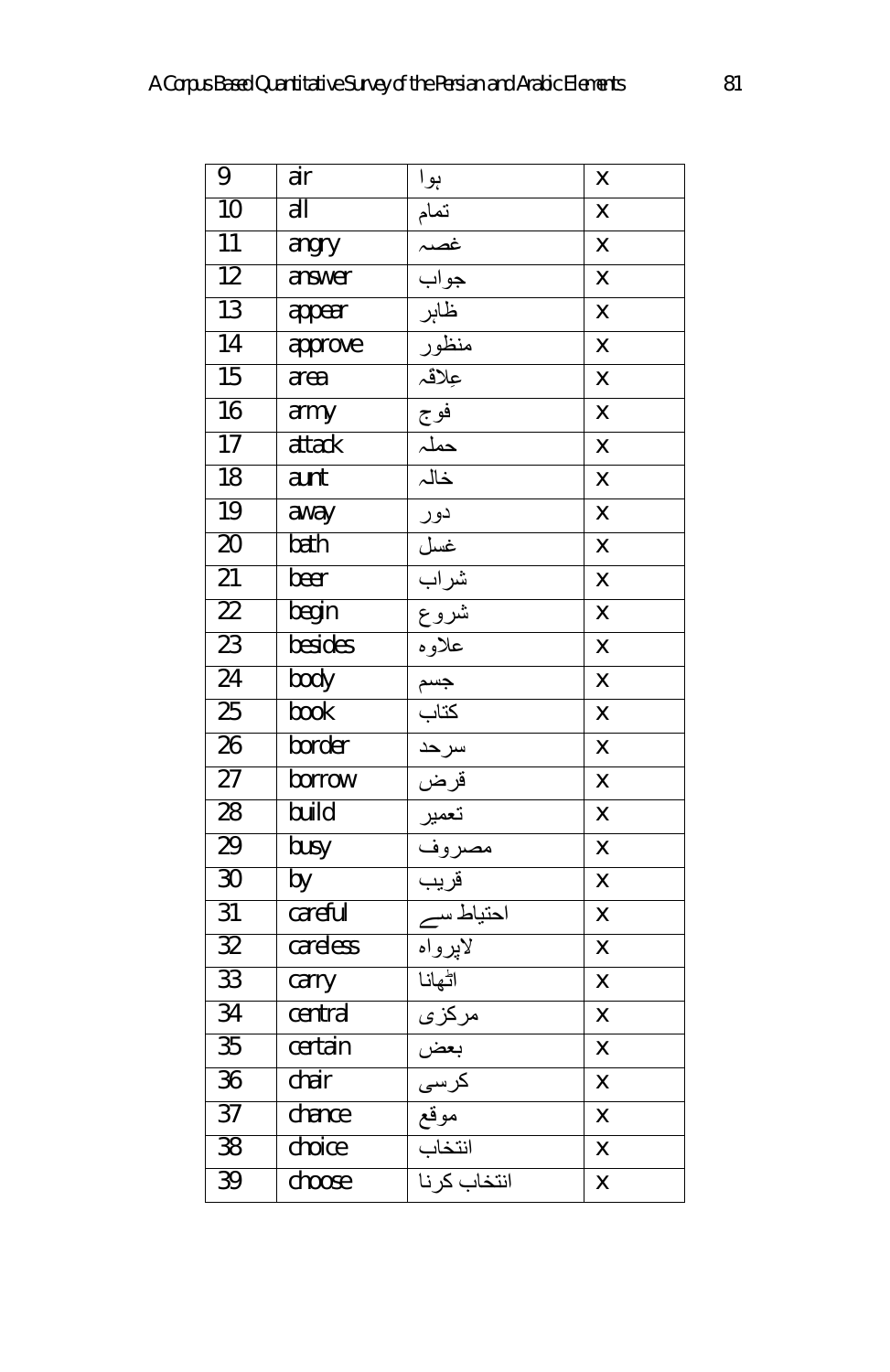| 40 | circle    | دائر ه                                                                                                                                                                                                                        | X                       |
|----|-----------|-------------------------------------------------------------------------------------------------------------------------------------------------------------------------------------------------------------------------------|-------------------------|
| 41 | class     | جماعت                                                                                                                                                                                                                         | X                       |
| 42 | clean     |                                                                                                                                                                                                                               | X                       |
| 43 | clear     |                                                                                                                                                                                                                               | X                       |
| 44 | coin      |                                                                                                                                                                                                                               | X                       |
| 45 | collect   |                                                                                                                                                                                                                               | X                       |
| 46 | common    |                                                                                                                                                                                                                               | X                       |
| 47 | compare   |                                                                                                                                                                                                                               | $\overline{\mathsf{x}}$ |
| 48 | complete  |                                                                                                                                                                                                                               | $\overline{\mathsf{x}}$ |
| 49 | condition |                                                                                                                                                                                                                               | X                       |
| 50 | continue  |                                                                                                                                                                                                                               | X                       |
| 51 | corn      |                                                                                                                                                                                                                               | X                       |
| 52 | contain   |                                                                                                                                                                                                                               | X                       |
| 53 | country   |                                                                                                                                                                                                                               | X                       |
| 54 | dance     |                                                                                                                                                                                                                               | X                       |
| 55 | dangerous |                                                                                                                                                                                                                               | X                       |
| 56 | decide    |                                                                                                                                                                                                                               | X                       |
| 57 | depend    |                                                                                                                                                                                                                               | X                       |
| 58 | develop   |                                                                                                                                                                                                                               | X                       |
| 59 | different |                                                                                                                                                                                                                               | X                       |
| 60 | difficult |                                                                                                                                                                                                                               | X                       |
| 61 | direction |                                                                                                                                                                                                                               | X                       |
| 62 | dot       |                                                                                                                                                                                                                               | X                       |
| 63 | drop      |                                                                                                                                                                                                                               | X                       |
| 64 | duty      | أساس الله عليه الله عليه الله عليه الله عليه الله عليه الله عليه الله عليه الله عليه الله عليه الله عليه الله عليه الله عليه الله عليه الله عليه الله عليه الله عليه الله عليه الله عليه الله عليه الله عليه الله عليه الله ع | X                       |
| 65 | earn      |                                                                                                                                                                                                                               | X                       |
| 66 | easy      | أسان                                                                                                                                                                                                                          | X                       |
| 67 | education | تعلیم<br>آثر<br>خال <sub>ی</sub>                                                                                                                                                                                              | X                       |
| 68 | effect    |                                                                                                                                                                                                                               | X                       |
| 69 | empty     |                                                                                                                                                                                                                               | X                       |
| 70 | end       | أخر                                                                                                                                                                                                                           | X                       |
|    |           |                                                                                                                                                                                                                               |                         |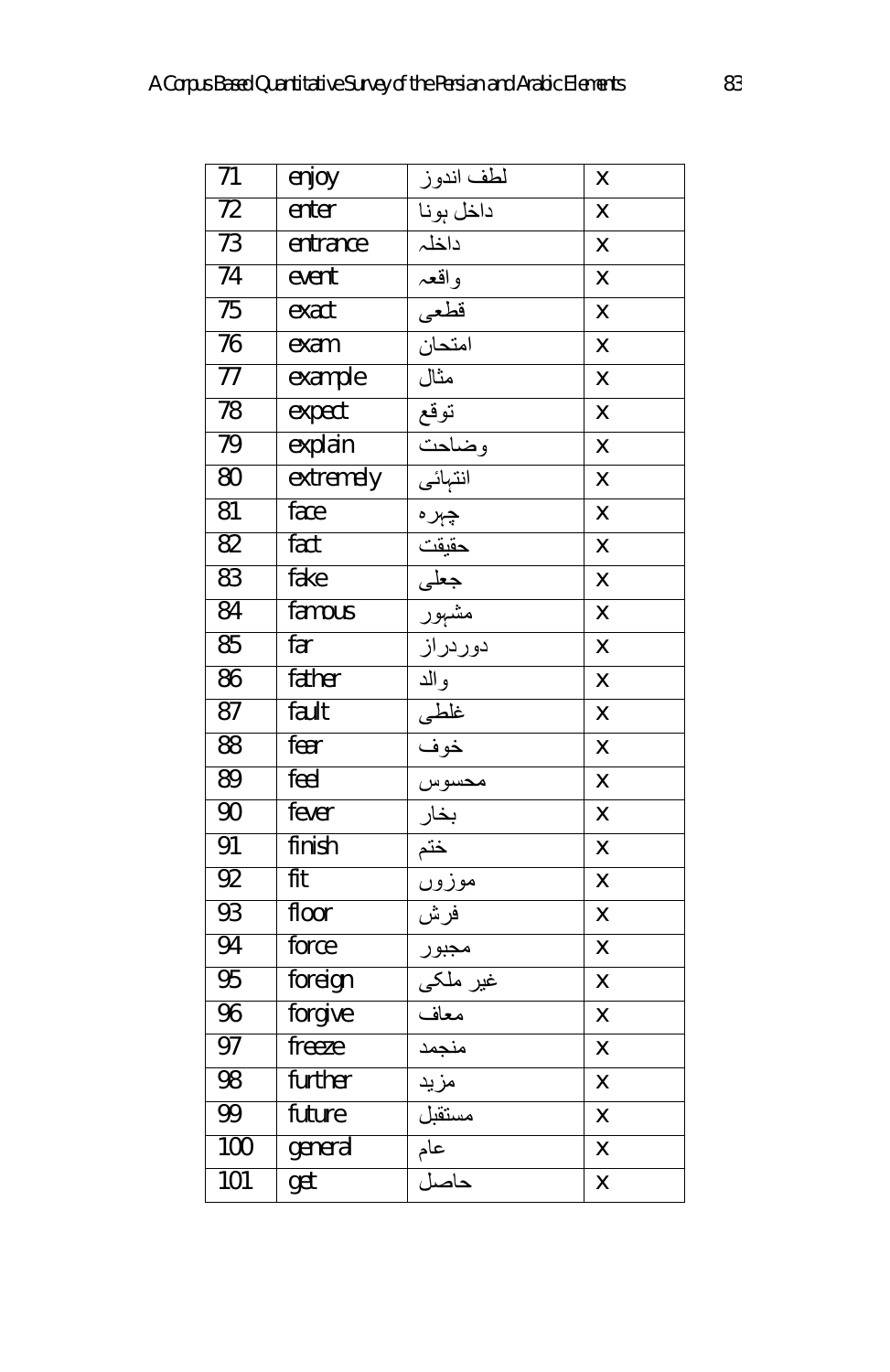| 102 | gift      | تحفہ                | X                       |
|-----|-----------|---------------------|-------------------------|
| 103 | give      | دينا                | X                       |
| 104 | goodbye   | الوداع              | X                       |
| 105 | grave     | قبر                 | X                       |
| 106 | great     |                     | X                       |
| 107 | half      |                     | $\overline{\mathsf{x}}$ |
| 108 | hard      |                     | X                       |
| 109 | hate      | نفرت<br>صحت مند     | X                       |
| 110 | healthy   |                     | X                       |
| 111 | hear      | ____<br>سن          | X                       |
| 112 | hello     | أداب                | X                       |
| 113 | help      | مند                 | X                       |
| 114 | helper    | مددگار              | X                       |
| 115 | high      | اعلى                | X                       |
| 116 | hobby     | شوق                 | X                       |
| 117 | house     | مكان                | X                       |
| 118 | hurry     | جلدى                | X                       |
| 119 | idea      | خيال                | X                       |
| 120 | important | اہم                 | X                       |
| 121 | increase  | اضافہ               | X                       |
| 122 | introduce | متعارف كرانا        | X                       |
| 123 | invent    | ايجاد               | X                       |
| 124 | invite    | مدعو كرنا           | X                       |
| 125 | island    | جزيره               | X                       |
| 126 | join      | شامل بونا<br>صرف    | X                       |
| 127 | just      |                     | X                       |
| 128 | key       | ِ<br>اہم            | X                       |
| 129 | kill      |                     | X                       |
| 130 | kind      |                     | X                       |
| 131 | know      | قتل<br>قسم<br>معلوم | X                       |
| 132 | last      |                     | X                       |
|     |           |                     |                         |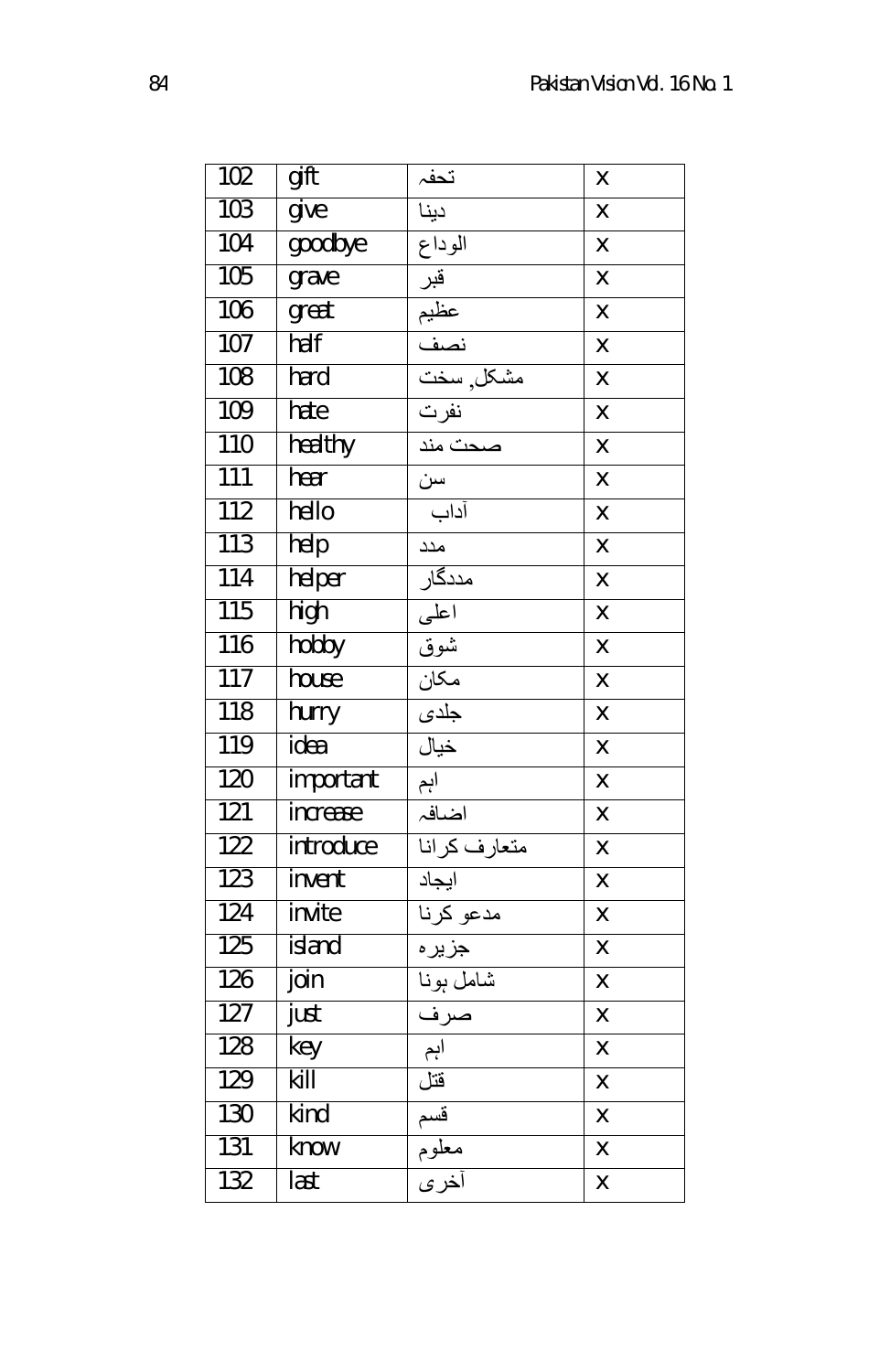| 133 | <b>lately</b> | حال ہی میں                      | Χ                         |
|-----|---------------|---------------------------------|---------------------------|
| 134 | later         | بعد                             | Χ                         |
| 135 | lead          | قيادت                           | X                         |
| 136 | lend          | قرض دينا                        | Χ                         |
| 137 | lesson        | سبق                             | X                         |
| 138 | let           | اجازت دینا                      | X                         |
| 139 | letter        | خط                              | X                         |
| 140 | long          | طويل                            | X                         |
| 141 | look          |                                 | X                         |
| 142 | love          | فنطل<br>محبت<br>قسمت<br>إم      | X                         |
| 143 | luck          |                                 | X                         |
| 144 | main          |                                 | X                         |
| 145 | map           | نقشہ<br>مطلب                    | X                         |
| 146 | mean          |                                 | X                         |
| 147 | medicine      | دوا                             | X                         |
| 148 | meet          | ملاقات                          | Χ                         |
| 149 | member        | <u>ر کن</u>                     | X                         |
| 150 | mention       | ____<br>ذکر<br>طریقہ            | X                         |
| 151 | method        |                                 | Χ                         |
| 152 | mind          |                                 | X                         |
| 153 | miss          | امتحان<br>-                     | $\boldsymbol{\mathsf{X}}$ |
| 154 | mistake       | غلطى                            | $\boldsymbol{\mathsf{X}}$ |
| 155 | modern        | جنید<br>امحہ<br>مزید<br>صبح     | X                         |
| 156 | moment        |                                 | X                         |
| 157 | more          |                                 | X                         |
| 158 | morning       |                                 | X                         |
| 159 | most          | زياده                           | X                         |
| 160 | move          |                                 | $\overline{\mathsf{X}}$   |
| 161 | must          | <mark>حرکت کرنا</mark><br>ضروری | $\overline{\mathsf{X}}$   |
| 162 | nation        | قوم                             | $\overline{\mathsf{x}}$   |
| 163 | nature        | نوعيت                           | $\overline{\mathsf{X}}$   |
|     |               |                                 |                           |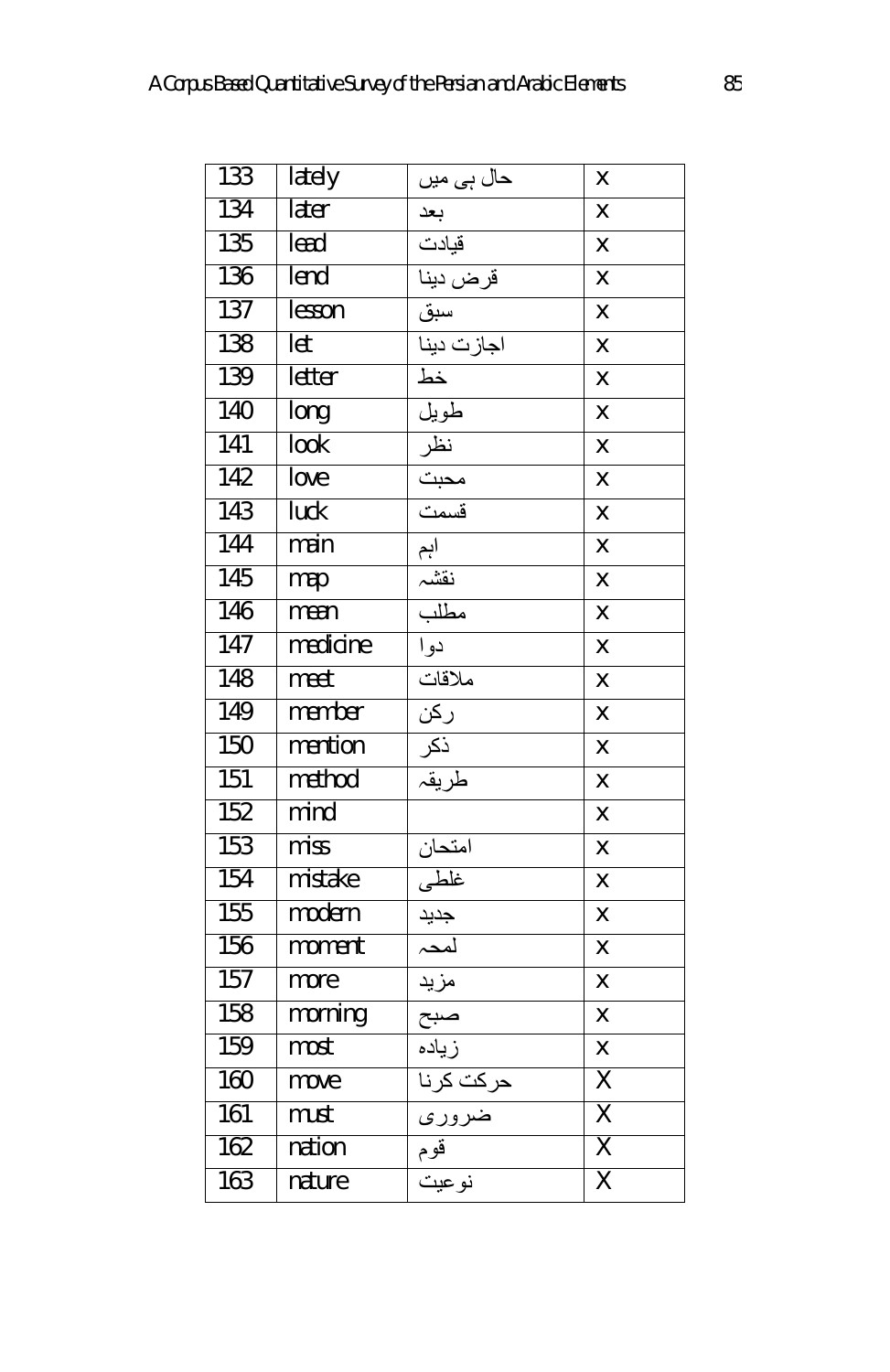| 164 | near      | قريب                                  | $\overline{\mathsf{X}}$ |
|-----|-----------|---------------------------------------|-------------------------|
| 165 | nearly    | تقريبا                                | $\overline{\mathsf{X}}$ |
| 166 | need      | ضرورت                                 | $\overline{\mathsf{X}}$ |
| 167 | news      | خبر                                   | $\overline{\mathsf{x}}$ |
| 168 | newspaper |                                       | $\overline{\mathsf{X}}$ |
| 169 | noble     | اخبار<br>عظیم                         | $\overline{\sf X}$      |
| 170 | nose      | ناک                                   | $\overline{\mathsf{x}}$ |
| 171 | notice    | اطلاع                                 | $\overline{\mathsf{X}}$ |
| 172 | now       | اب                                    | $\overline{\mathsf{X}}$ |
| 173 | number    | تعداد                                 | $\overline{\mathsf{X}}$ |
| 174 | obey      | اطاعت                                 | $\overline{\sf X}$      |
| 175 | object    | اعتراض                                | $\overline{\mathsf{X}}$ |
| 176 | ocean     | <u>- - -</u><br>بحر<br>انڈز<br>اسرف   | $\overline{\mathsf{X}}$ |
| 177 | office    |                                       | $\overline{\mathsf{X}}$ |
| 178 | often     |                                       | $\overline{\sf X}$      |
| 179 | only      |                                       | $\overline{\sf X}$      |
| 180 | opposite  |                                       | $\overline{\mathsf{x}}$ |
| 181 | order     |                                       | $\overline{\mathsf{X}}$ |
| 182 | page      |                                       | $\overline{\sf X}$      |
| 183 | paper     | كاغذ                                  | $\overline{\sf X}$      |
| 184 | parent    | والدين                                | $\overline{\mathsf{X}}$ |
| 185 | part      | $\overline{\phantom{0}}$              | $\overline{\mathsf{X}}$ |
| 186 | pass      | گزرنا                                 | $\overline{\mathsf{X}}$ |
| 187 | past      | گزشتہ                                 | $\overline{\sf X}$      |
| 188 | pay       | ادا                                   | $\overline{\mathsf{X}}$ |
| 189 | peace     | امن                                   | $\overline{\mathsf{X}}$ |
| 190 | pen       | قلم                                   | $\overline{\mathsf{x}}$ |
| 191 | perfect   | كمال                                  | $\overline{\sf X}$      |
| 192 | person    |                                       | $\overline{\mathsf{X}}$ |
| 193 | picture   |                                       | $\overline{\sf X}$      |
| 194 | pocket    | شخص<br>تصویر<br><del>جیب</del><br>جیب | $\overline{\sf X}$      |
|     |           |                                       |                         |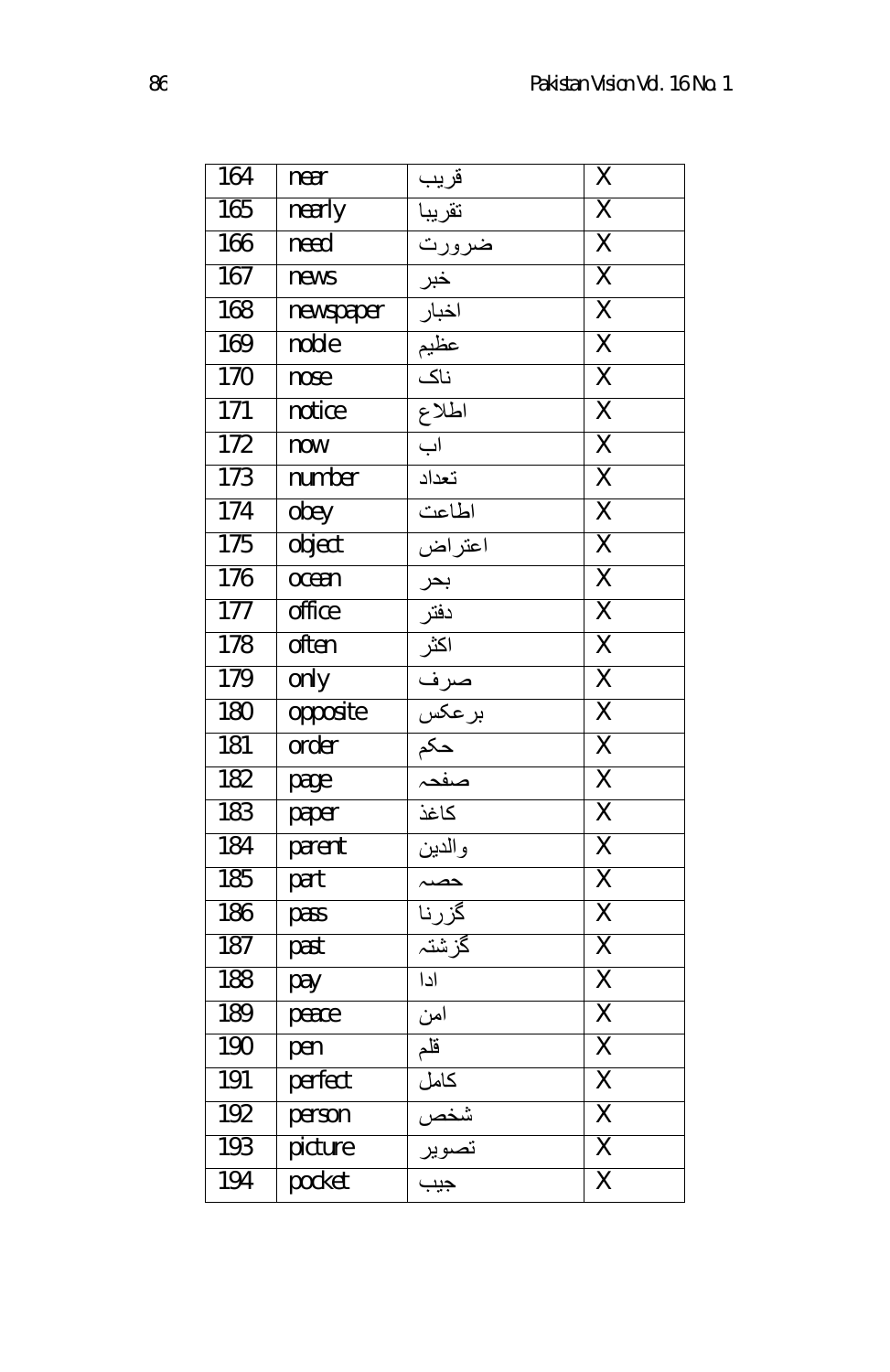| 195 | point    | نقطہ                       | Χ                       |
|-----|----------|----------------------------|-------------------------|
| 196 | poor     | غريب                       | $\overline{\mathsf{X}}$ |
| 197 | popular  | مقبول                      | $\overline{\mathsf{X}}$ |
| 198 | position | مقام                       | $\overline{\mathsf{X}}$ |
| 199 | possible | ممكن                       | $\overline{\sf X}$      |
| 200 | power    | طاقت                       | $\overline{\sf X}$      |
| 201 | price    | قيمت                       | $\overline{\sf X}$      |
| 202 | private  | ذاتى                       | $\overline{\mathsf{X}}$ |
| 203 | prize    | انعام                      | $\overline{\mathsf{X}}$ |
| 204 | problem  | مسئلہ                      | $\overline{\sf X}$      |
| 205 | promise  | وعده                       | $\overline{\sf X}$      |
| 206 | proper   | مناسب                      | $\overline{\mathsf{X}}$ |
| 207 | protect  | حفاظت                      | $\overline{\mathsf{X}}$ |
| 208 | public   | عوامي                      | $\overline{\mathsf{X}}$ |
| 209 | pupil    | طالب علم                   | $\overline{\mathsf{X}}$ |
| 210 | queen    | َمْلَكُہ                   | $\overline{\sf X}$      |
| 211 | question | سوال                       | χ                       |
| 212 | quick    | <u>۔</u><br><u>فور</u> ی   | $\overline{\mathsf{X}}$ |
| 213 | quite    | <u>۔۔۔</u><br>قطعی<br>اصلی | $\overline{\mathsf{X}}$ |
| 214 | real     |                            | $\overline{\mathsf{X}}$ |
| 215 | really   | واقعي                      | $\overline{\mathsf{X}}$ |
| 216 | receive  | وصول                       | $\overline{\mathsf{X}}$ |
| 217 | rent     | کرایہ                      | $\overline{\mathsf{X}}$ |
| 218 | repair   | مرمت                       | $\overline{\mathsf{X}}$ |
| 219 | reply    | جواب                       | $\overline{\sf X}$      |
| 220 | result   | نتيجہ                      | $\overline{\mathsf{X}}$ |
| 221 | rich     | آمیر                       | $\overline{\mathsf{X}}$ |
| 222 | rule     | حكمراني                    | $\overline{\mathsf{X}}$ |
| 223 | ruler    | حكمران                     | $\overline{\sf X}$      |
| 224 | rush     | جلدى                       | $\overline{\mathsf{X}}$ |
| 225 | safe     | محفوظ                      | $\overline{\mathsf{x}}$ |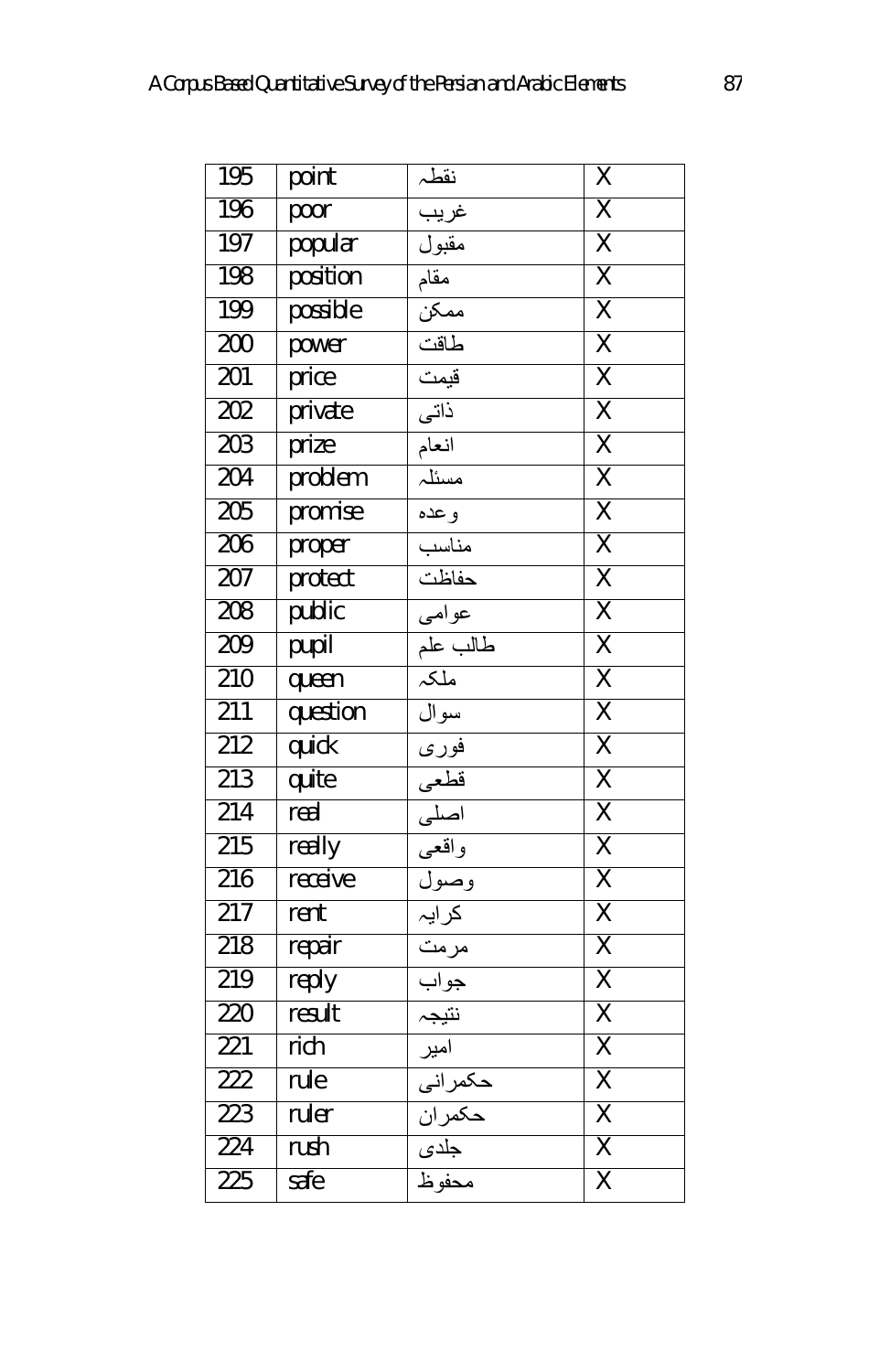| 226 | serve    | خدمت                                       | $\overline{\mathsf{X}}$ |
|-----|----------|--------------------------------------------|-------------------------|
| 227 | sex      | جنس                                        | $\overline{\mathsf{X}}$ |
| 228 | shape    |                                            | $\overline{\mathsf{X}}$ |
| 229 | share    |                                            | $\overline{\mathsf{X}}$ |
| 230 | sheer    |                                            | $\overline{\mathsf{X}}$ |
| 231 | shoulder |                                            | $\overline{\mathsf{X}}$ |
| 232 | sick     |                                            | $\overline{\mathsf{X}}$ |
| 233 | silly    |                                            | $\overline{\mathsf{X}}$ |
| 234 | silver   |                                            | $\overline{\mathsf{X}}$ |
| 235 | sister   |                                            | $\overline{\mathsf{X}}$ |
| 236 | sit      |                                            | $\overline{\mathsf{X}}$ |
| 237 | skill    | مہارت<br>حلد<br>پھسلنا                     | $\overline{\mathsf{X}}$ |
| 238 | skin     |                                            | $\overline{\mathsf{X}}$ |
| 239 | slip     |                                            | $\overline{\mathsf{X}}$ |
| 240 | smell    | بو                                         | $\overline{\mathsf{X}}$ |
| 241 | smoke    | دهوان                                      | $\overline{\mathsf{X}}$ |
| 242 | sock     | موزا                                       | $\overline{\mathsf{X}}$ |
| 243 | 500n     | جلد ہی                                     | $\overline{\mathsf{X}}$ |
| 244 | sorry    | معاف كرنا                                  | $\overline{\mathsf{X}}$ |
| 245 | south    | جنوب                                       | $\overline{\mathsf{X}}$ |
| 246 | space    | خلا                                        | $\overline{\sf X}$      |
| 247 | special  |                                            | $\overline{\mathsf{X}}$ |
| 248 | spring   |                                            | $\overline{\mathsf{X}}$ |
| 249 | square   |                                            | $\overline{\mathsf{X}}$ |
| 250 | stamp    | خصوصی<br>موسم بہار<br>مربع<br>شروع<br>شروع | $\overline{\mathsf{X}}$ |
| 251 | start    |                                            | $\overline{\mathsf{X}}$ |
| 252 | state    | ریاست                                      | $\overline{\mathsf{X}}$ |
| 253 | step     | قدم                                        | $\overline{\mathsf{X}}$ |
| 254 | store    | ذخیرہ<br>طوفان<br>عجیب                     | $\overline{\mathsf{X}}$ |
| 255 | storm    |                                            | $\overline{\mathsf{X}}$ |
| 256 | strange  |                                            | $\overline{\mathsf{X}}$ |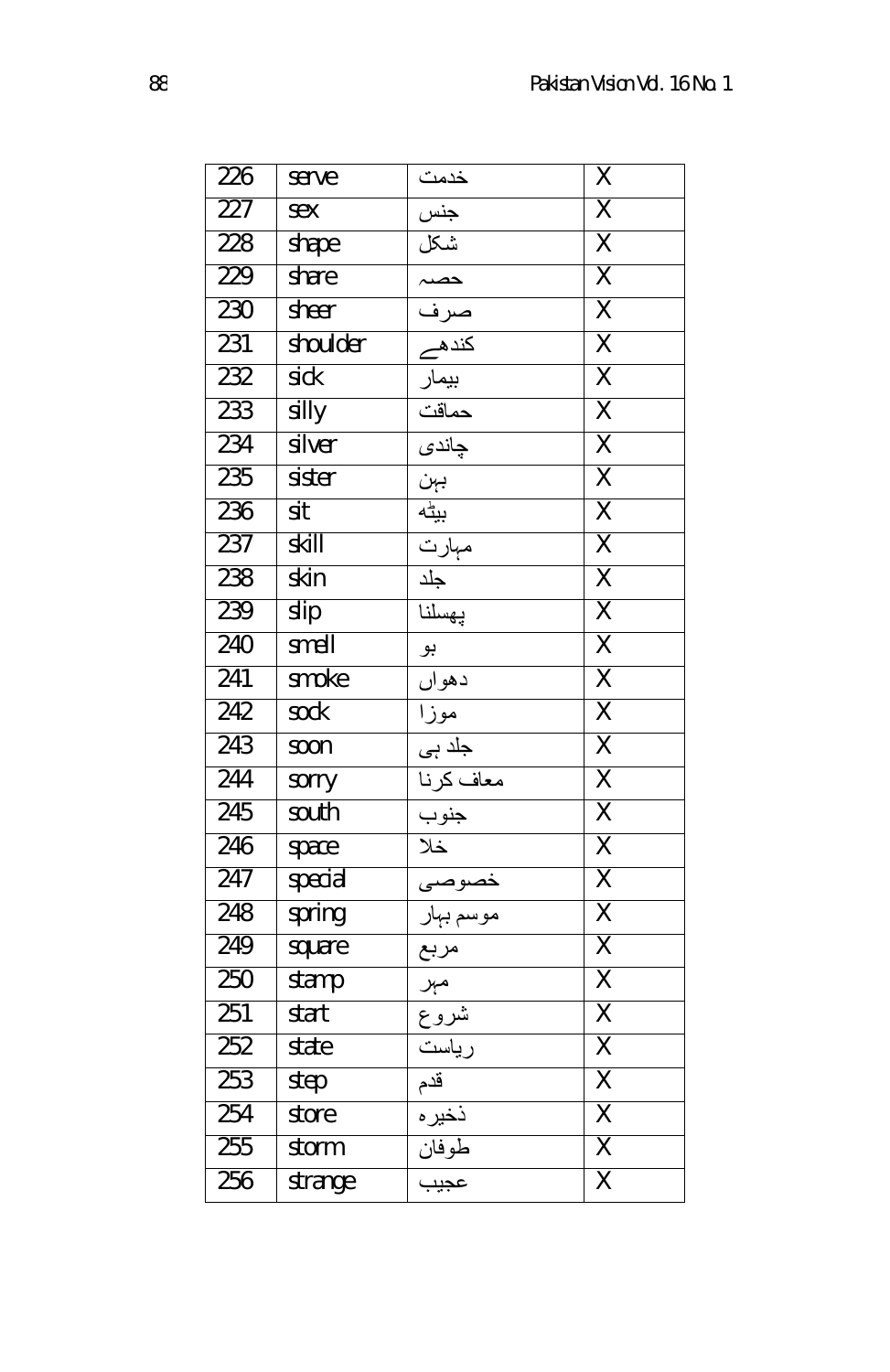| 257 | strong    |                          | $\overline{\mathsf{X}}$ |
|-----|-----------|--------------------------|-------------------------|
| 258 | study     | مضبوط<br>مطالعہ<br>مضمون | $\overline{\mathsf{X}}$ |
| 259 | subject   |                          | $\overline{\mathsf{X}}$ |
| 260 | sudden    | ۔<br>غیر متوقع           | $\overline{\mathsf{X}}$ |
| 261 | suitable  | مناسب                    | $\overline{\mathsf{X}}$ |
| 262 | summer    |                          | $\overline{\sf X}$      |
| 263 | support   |                          | $\overline{\mathsf{X}}$ |
| 264 | sure      | يقين                     | $\overline{\mathsf{X}}$ |
| 265 | surprise  | حير ت                    | $\overline{\sf X}$      |
| 266 | taste     | ذائقہ                    | $\overline{\sf X}$      |
| 267 | terrible  | خوفناك                   | $\overline{\mathsf{X}}$ |
| 268 | test      | امتحان                   | $\overline{\mathsf{X}}$ |
| 269 | therefore | لېذا<br>خطره<br>صفائي    | $\overline{\mathsf{X}}$ |
| 270 | threat    |                          | $\overline{\mathsf{X}}$ |
| 271 | tidy      |                          | $\overline{\mathsf{X}}$ |
| 272 | title     | عنوان                    | $\overline{\sf X}$      |
| 273 | tool      | آلہ                      | $\overline{\mathsf{X}}$ |
| 274 | trouble   | مصيبت                    | $\overline{\mathsf{X}}$ |
| 275 | trust     | اعتبار                   | $\overline{\mathsf{X}}$ |
| 276 | turn      | باري                     | $\overline{\mathsf{X}}$ |
| 277 | type      | قسم                      | $\overline{\mathsf{X}}$ |
| 278 | use       | استعمال                  | χ                       |
| 279 | useful    | مفيد                     | $\overline{\mathsf{X}}$ |
| 280 | usual     | حسب معمول                | $\overline{\sf X}$      |
| 281 | usually   | اكثر                     | $\overline{\mathsf{X}}$ |
| 282 | visit     | دوره                     | $\overline{\mathsf{X}}$ |
| 283 | wait      | انتظار                   | $\overline{\mathsf{X}}$ |
| 284 | waste     | ضائع                     | $\overline{\mathsf{X}}$ |
| 285 | weather   | موسم                     | $\overline{\sf X}$      |
| 286 | weight    | وزن                      | $\overline{\mathsf{X}}$ |
| 287 | weird     | عجيب                     | $\overline{\sf x}$      |
|     |           |                          |                         |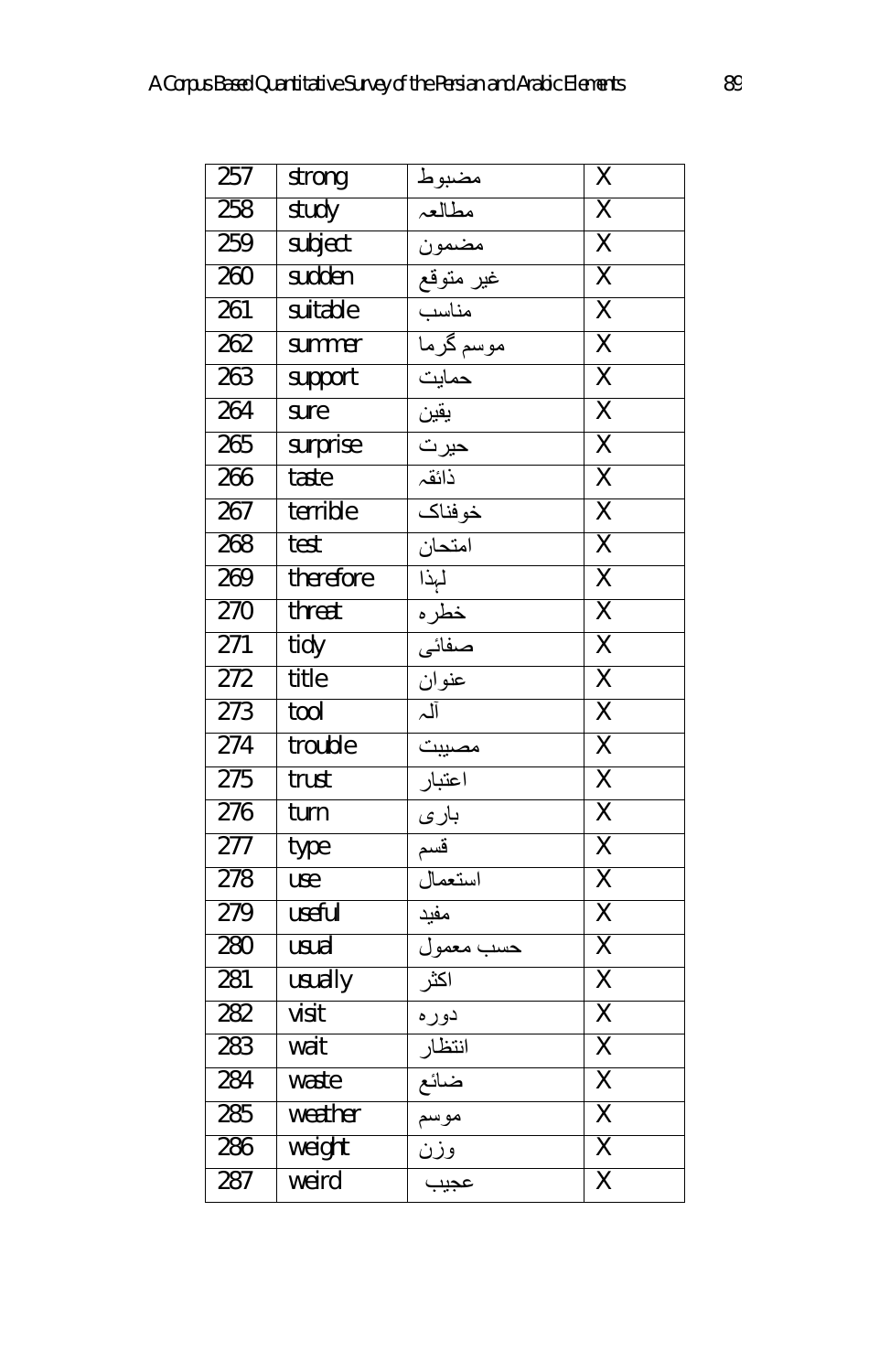| 288 | west   | مغرب  | X                       |
|-----|--------|-------|-------------------------|
| 289 | why    | کیوں  | X                       |
| 290 | wild   | جنگلی | X                       |
| 291 | win    | جيت   | X                       |
| 292 | window | كهڑكى | X                       |
| 293 | wine   | شراب  | X                       |
| 294 | woman  | عورت  | X                       |
| 295 | wonder | تعجب  | X                       |
| 296 | word   | لفظ   | X                       |
| 297 | world  | دنیا  | $\overline{\mathsf{X}}$ |
| 298 | worry  | فكر   | $\overline{\mathsf{X}}$ |
| 299 | zero   | صفر   | X                       |

Source: Comparación del Léxico Básico del Español, el Inglés y el Urdu

### Analysis

The basic vocabulary of Urdu language is the corpus of this study. This basic vocabulary was obtained through the translation of the basic vocabulary of English  $^{25}$  into Urdu language. An etymological analysis of the corpus was performed which had revealed that the basic vocabulary of Urdu language is basically composed of Sanskrit, Prakrit, Persian, Arabic and English terms with a slight influence from Turkish language.<sup>26</sup> The English language influence is however, without any doubt, a more recent historical event. After performing the etymological analysis, the terms with etymology derived from Persian and Arabic were extracted with the purpose of obtaining the exact density of Persian and Arabic elements which compose the basic vocabulary of Urdu language. The etymological analysis of the basic vocabulary of Urdu yielded the following results: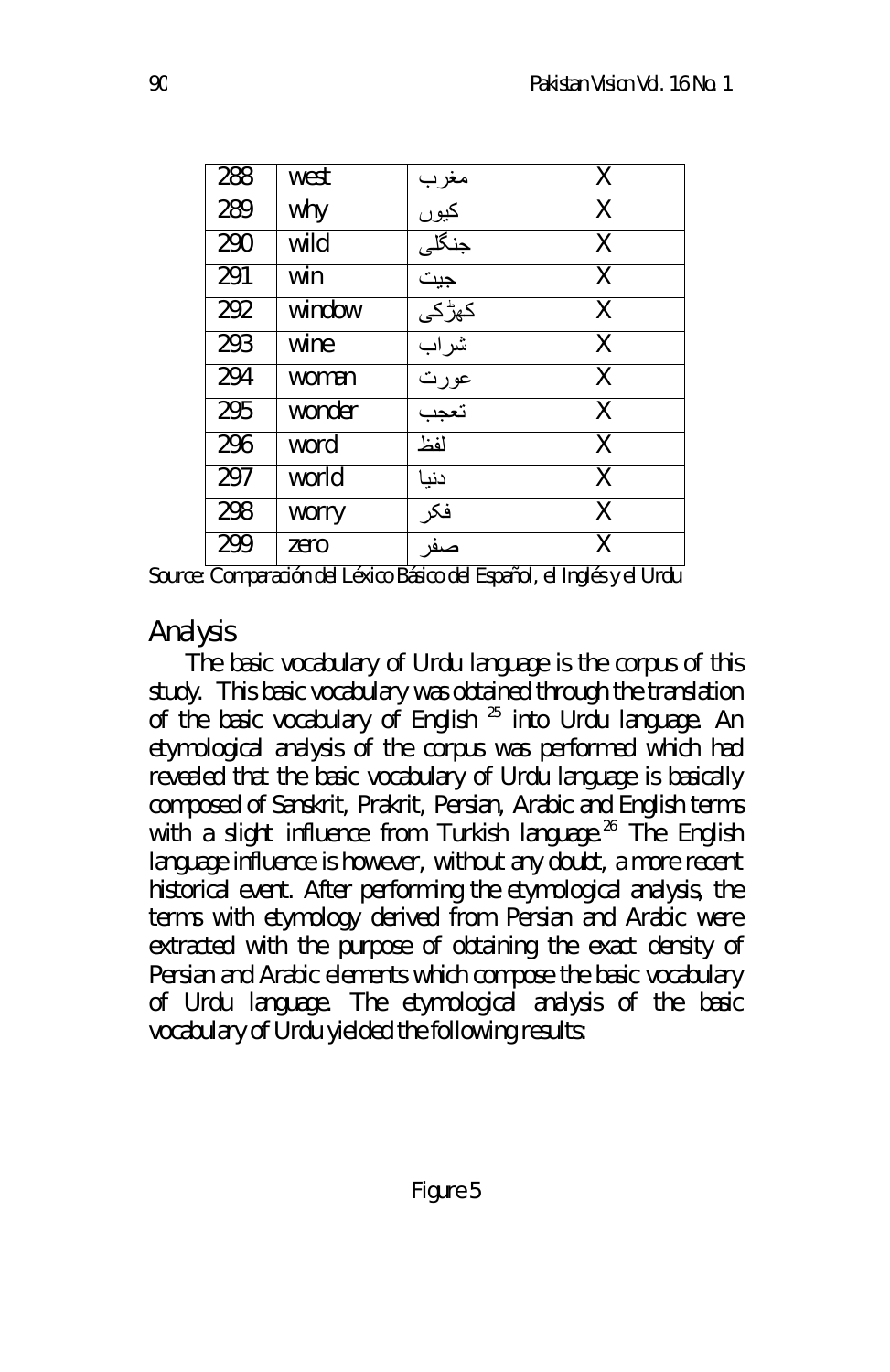|                                      |            | <b>NUMBER</b><br><b>TERMS</b> | OF   PERCENTAGE |
|--------------------------------------|------------|-------------------------------|-----------------|
| <b>Terms</b><br>etymology<br>Persian | with<br>in | 217                           | 21.7%           |
| Terms<br>etymology in Arabic         | with       | 299                           | 29.9%           |
| <b>TOTAL IMPACT</b>                  |            | 526%                          | 52.6%           |

Percentages of terms from Persian and Arabic present in Urdu language

The results reflect that 21.7% of the basic vocabulary of Urdu language has derived from Persian language, while 29.9% has derived from Arabic. We can then conclude that more than half of the basic vocabulary of Urdu language derives from Persian and Arabic languages.

### Conclusion and Future Work

The lexicon is a register of terms that are accumulated in the speaker's brain. Its development from birth, evolution and renewal, new word formation, borrowing from other languages are subjects studied by the linguistics branch called word formation which analyzes the previously mentioned mechanisms. In this research, etymological sources have been applied through a diachronic approach by extracting the elements of Persian and Arabic present in the basic vocabulary of Urdu language, through its definition, and measure of these elements the exact lexical density was obtainedutilizing a similar method as that of Fang and Jing. $27$ 

A previous study revealed the lexical density of Sanskrit and Prakrit. In the present one, we have obtained the lexical density of Persian and Arabic. This modus operanda has a particular reason to be. The Sanskrit and Prakrit elements were studied together since the language (Urdu-Hindi) was unified at that time. Reforms were undertaken in Hindi language to rid it from Persian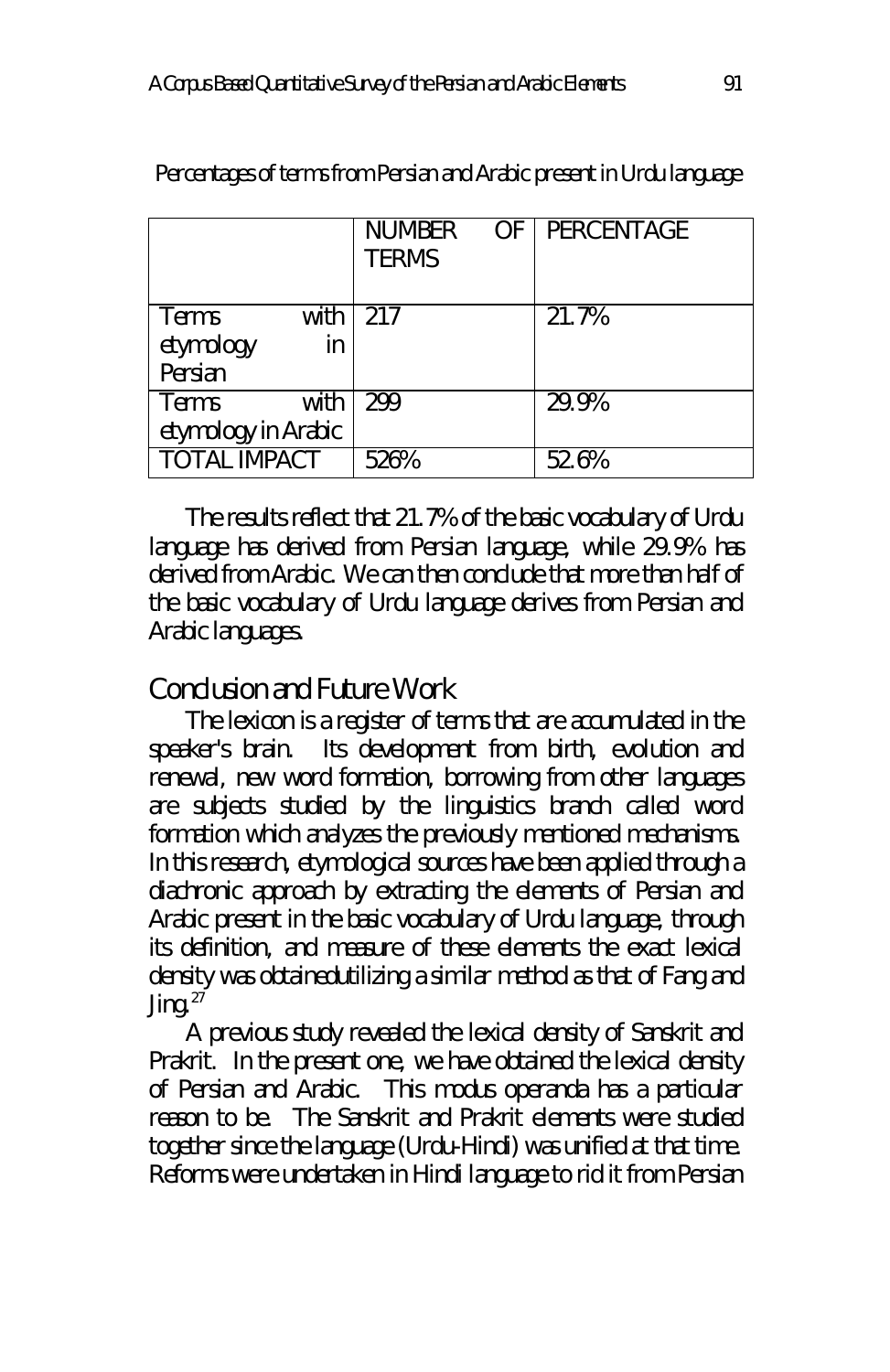and Arabic elements based on religious grounds since thetexts of the Rig Veda were written in Sanskrit, while Sanskrit elements were being extensively borrowed. The opposite phenomenon was progressively occurring in Urdu language; a large percentage of Sanskrit elements were removed, as well as those rustic or obsolete elements of other origins. This resulted in more than half of the modern basic lexicon of Urdu being borrowed from Persian and Arabic which we have studied in this research, creating the split of both languages Hindi and Urdu.

Since the original study revealed substantial elements of Sanskrit, Prakrit, Persian, Arabic and English and the first four elements have already been studied, a future research will be concerned with those elements of English language which make up the composition of the basic vocabulary of Urdu language. The density of the English terms will be the object of a future study.

### Notes and References

 $\overline{a}$ 

1 Tariq Rahman. Urdu and the Muslim Identity: Standardization of Urdu in the Eighteenth and Nineteenth Centuries. Annual of Urdu Studies.Vol.25. (2008) 24. See also R. D. King. The poisonous potency of script: Hindi and Urdu. International journal of the sociology of language (2001). 43-60. George Cardona. Indo-Aryan languages. In The World's Major Languages, Bernard Comrie (ed.), (New York: Oxford University Press. 1987a) 440-447. S. K. Chatterji. Indo-Aryan and Hindi.(Calcutta: K.L. 1969).Mukhopadhyay. 167. Kerrin Dittmer. Die indischen Muslims und die Hindi-Urdu Kontroverse in den United Provinces. (Wiesbaden: Otto Harrassowitz. 1972) 263-272.Yamuna Kachru. Hindi-Urdu. In The World's Major Languages, Bernard Comrie (ed.), (New York: Oxford University Press 1987) 470- 489. Ashok Kelkar. Studies in Hindi-Urdu. Poona: Deccan College Postgraduate and Research Institute. (1968) 49- 63. Christopher R. King, One Language, Two Scripts: the Hindi Movement in Nineteenth Century North India. (Bombay: Oxford University Press, 1994) 4.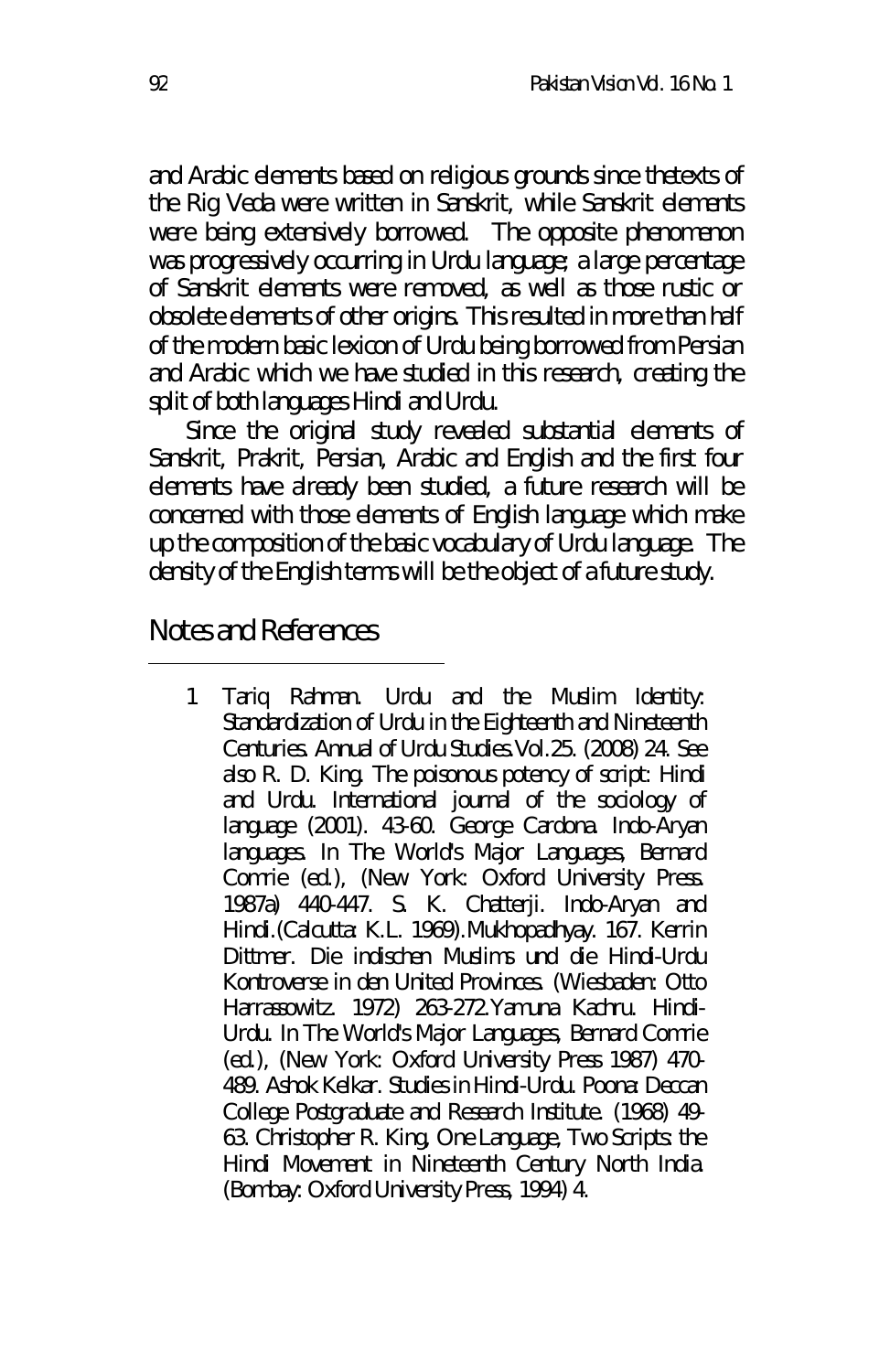- 2 Christopher R. King. One Language, Two Scripts: the Hindi Movement in Nineteenth Century North India. (Bombay: Oxford University Press, 1994). Also see King, Christopher R. One Language, Two Scripts: the Hindi Movement in Nineteenth Century North India. (Bombay: Oxford University Press, 1994).
- 3 Maria Isabel.Maldonado Garcia. The Urdu language Reforms. Almas Urdu Research Journal (2013) Vol.:14.
- 4 The Mughal daynasty in India started from Zaheer-ud-Din Babur in 1526 and collapsed with the British occupation in 1857.
- 5 Rahman, Tariq. Language, Religion and Politics. Urdu in Pakistan and North India. Revue des mondes musulmans et de la Méditerranée, 124, (2008). 90.
- 6 King,R. D. The poisonous potency of script: Hindi and Urdu. International journal of the sociology of language (2001). 43-60.
- 7 Ibid

 $\overline{a}$ 

- 8 Ibid
- 9 Schimmel, Anna Marie. Classical Urdu literature from the beginning to Iqbāl. Otto Harrassowitz Verlag. (1975) 126.
- 10 Encyclopaedia Britannica (online version). http://www.britannica.com/EBchecked/topic/384749/ Mir-Ali-of-Tabriz Accessed 5th September, 2014.
- 11 Maria Isabel Maldonado Garcia & Mustapha Yapici. Common Vocabulary in Urdu and Turkish Languages. A Case of Historical Onomasiology –Journal of Pakistan Vision Vol.15. No. 1. (2014) 3.
- 12 Christopher R. King, One Language, Two Scripts: the Hindi Movement in Nineteenth Century North India. (Bombay: Oxford University Press, 1994) 4. See also King, R. D. The poisonous potency of script: Hindi and Urdu. International journal of the sociology of language, (2001). 45.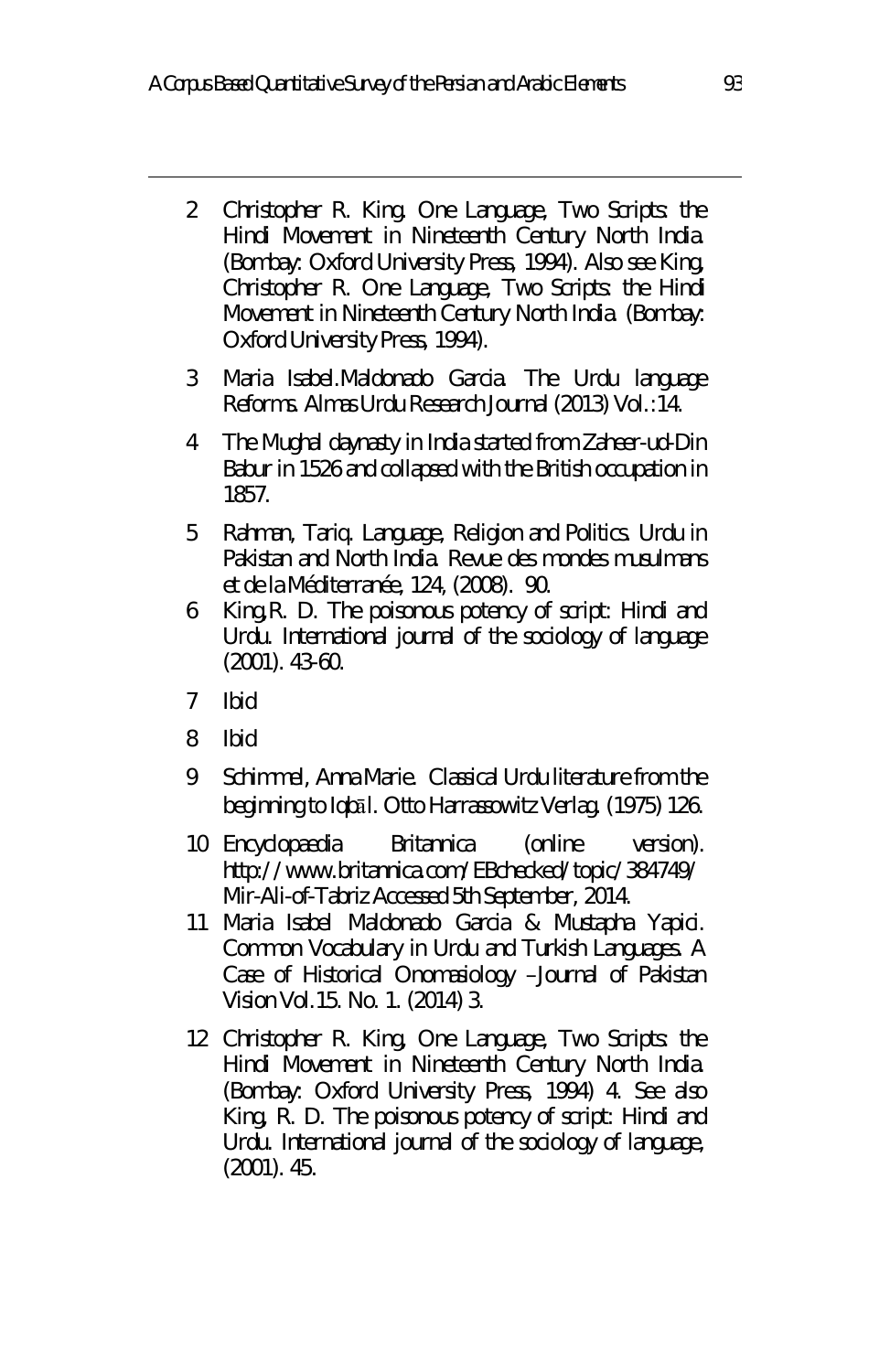- 13 Anna Marie Schimmel. Classical Urdu literature from the beginning to Iqbāl. Otto Harrassowitz Verlag. (1975) 127.
- 14 Figure taken from Maldonado García, María Isabel. Comparación del Léxico Básico del Español, el Inglés y el (Unpublished doctoral dissertation). (UNED, Madrid. 2013).
- 15 Skjærvø, Prods Oktor. An Introduction to Old Persian. (2002): 13.
- 16 Pourjafar, M. Reza, and Ali A. Taghvaee. "Indo-Iranian Socio-Cultural Relations at Past, Present and Future (with Special Re e ence to Architec ue of Mughals'o Gurkanids' Period) (2006): 78.
- 17 Tariq Rahman,. Urdu and the Muslim Identity: Standardization of Urdu in the Eighteenth and Nineteenth Centuries.Annual of Urdu Studies.Vol.25. (2008) 99.
- 18 Nehru, J. An Autobiography, London: The Bodley Head, 1989, p 149.
- 19 Ibid, 151.
- 20 Figure created with information from Ethnologue and Dryer, Matthew S. & Haspelmath, Martin (eds.) 2013. The World Atlas of Language Structures Online. Leipzig: Max Planck Institute for Evolutionary Anthropology. (West Semitic is not represented on this table). Available online at http://wals.info, Accessed on 2014-03-24.
- 21 R.D.King. (2001) 46.
- 22 Tariq Rahman. Urdu and the Muslim Identity: Standardization of Urdu in the Eighteenth and Nineteenth Centuries. Annual of Urdu Studies.Vol.25.(2008) 90.
- 23 Tariq Rahman states (in Urdu and the Muslim Identity: Standardization of Urdu in the Eighteenth and Nineteenth (2008) 83.) that Persian was discontinued in India as an administrative language in 1834. However, Christopher R. King (in One Language, Two Scripts, 9) states that it occurred in 1837.

 $\overline{a}$